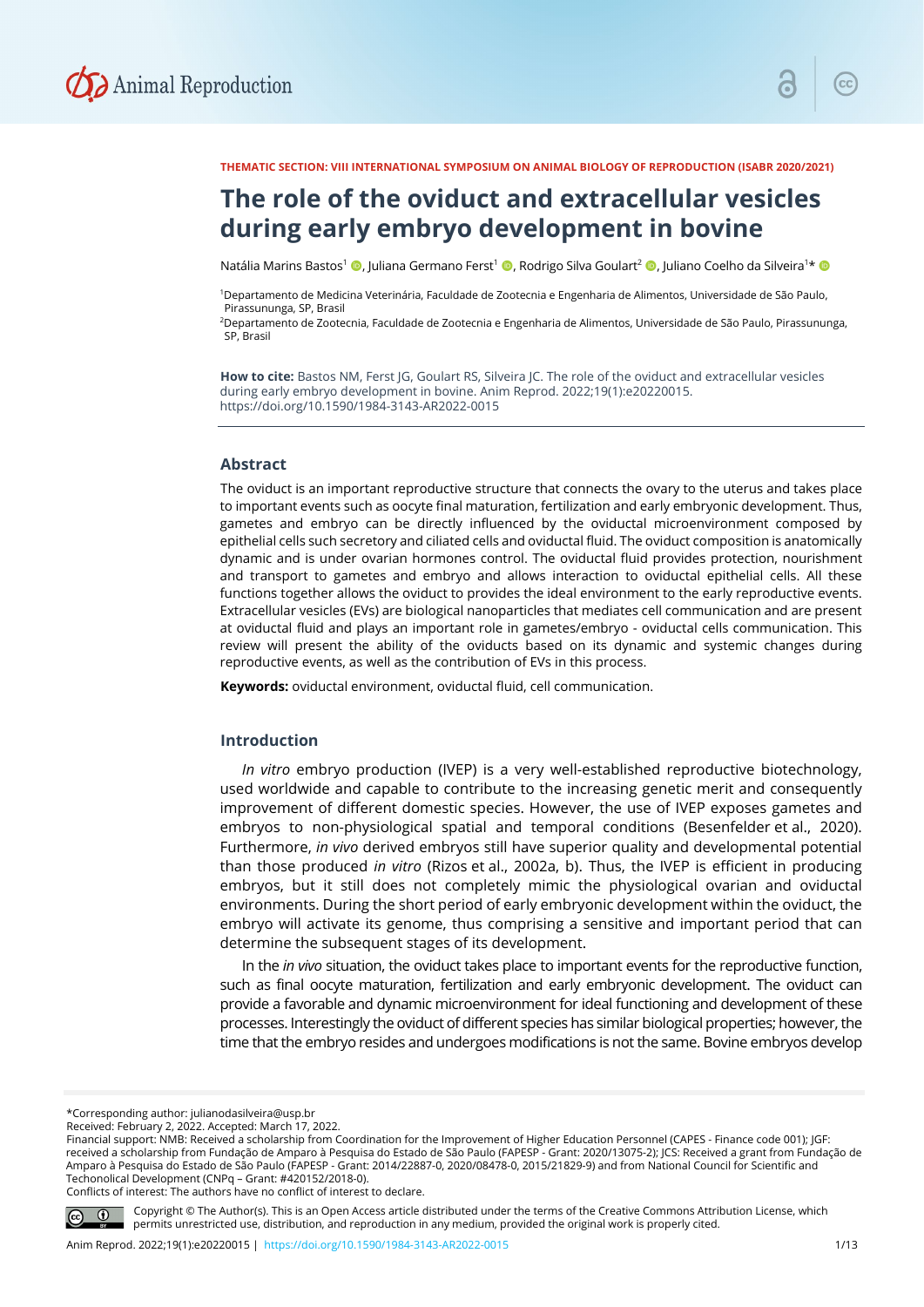within the oviduct within 4 days after ovulation (Kölle et al., 2009), 4 days in human (Aplin, 2003), 5.5 days in equine (Freeman et al., 1991) and 4 days in mice (Potts and Wilson, 1967), demonstrating the importance for studying the events that take place in the oviduct.

The oviduct fluid that bathes gametes and embryos contain substrates and co-factors that help to create the oviductal environment prepared to the embryo cleavage and development. Furthermore, present in the oviduct fluid, extracellular vesicles (EVs) are nanoparticles that mediate cell communication acting as vectors of biological information. In the oviduct, the EVs plays an important role once they interact with gametes-embryo and oviductal epithelial cells acting in this bidirectional communication. Thus, oviductal EVs can modulates the oviductal environment and influences the reproductive events that takes place there, and also the oviduct-embryo interaction in order to contribute with maternal-embryonic communication even before the recognition of pregnancy (Mazzarella et al., 2021). Therefore, this review will present the adaptability of the oviduct during reproductive events based on its dynamic and systemic changes, as well as the contribution of EVs in this process.

# **Composition and importance of the oviduct environment for early embryonic development**

The oviduct is a small, elongated and tubular structure that connects the ovary to the uterus and is formed by a fibromuscular complex composed of layers such as mucosa, muscle and connective serosa (Besenfelder et al., 2012, 2020; Avilés et al., 2015). These layers' structure and composition depends on the three different anatomical portions that make up the oviduct: infundibulum, ampulla and isthmus (Besenfelder et al., 2012, 2020; Avilés et al., 2015). The infundibulum is responsible for capturing recently ovulated cumulus-oocyte-complexes (COCs) (Besenfelder et al., 2012; Avilés et al., 2015). The cumulus cells extracellular matrix filaments are able to adhere to the infundibulum cells glycocalyx and enter the oviduct at the ampulla region where the oocyte maturation process is completed and fertilization takes place (Kölle et al., 2009; Li and Winuthayanon, 2017). The cilia beating is responsible for creating a negative pressure and microtubule movement, which will produce a current flow that helps the COC movement throughout the oviduct towards the uterine (Olsen et al., 2018). Bad quality oocytes move faster through the oviduct by floating in oviductal lumen, demonstrating that there is function related to the movement as well as the capability of COC and oviduct to recognize themselves (Kölle et al., 2009). Female and male gametes enter at oviduct from opposite sides but oocyte and sperm meet in the ampulla (Besenfelder et al., 2020). In order to the sperm arrive at the oviduct, uterine contractibility as well as oviduct secretions play an important role directing the sperm towards the ampulla (Hawk, 1983; Suarez, 2008). Then, on isthmic region crucial processes related to pre-implantation embryo development takes place. During the time that the embryo stays at isthmus, besides the initial development, the major gene activation happens starting at the 8-cell stage (Memili and First, 2000) suggesting that this oviductal region has an important role through the subsequently embryo development at uterus.

A size comparison between the different parts of the oviduct demonstrated that the ampullary lumen is large and filled with primary and secondary folds, while the isthmic lumen is smaller and constituted only with primary folds (Besenfelder et al., 2020). The mucosa is constituted by epithelial cells that can be ciliated or secretory cells, and these cells proportion depends on the oviducts anatomical portion and the ovarian cycle stage. Endocrine mechanisms, mainly controlled by steroid hormones (estrogen and progesterone) are well known to mediate morphological, physiological and molecular changes in the oviduct (Gonella-Diaza et al., 2017; Almiñana et al., 2018; Gonella-Diaza et al., 2018). In response to the high concentrations of preovulatory estrogen (E2), the oviduct initiates morphogenic and proliferative processes in the ampulla lumen, increasing the number of secretory cells and the functional area of the epithelium (Gonella-Diaza et al., 2017). Thus, the ampulla prepares to become receptive to the COC and sperm cells. After fertilization, the number of secretory cells continuously decreases and, during the embryo first cleavages, the isthmus is mostly composed by ciliated cells (Kölle et al., 2009). COCs and embryos are immobile and must be transported through the oviductal anatomical structures by a combination of factors: waves of smooth muscle layer contraction and relaxation (longitudinal and circular), ciliary beating of epithelial cells and follicular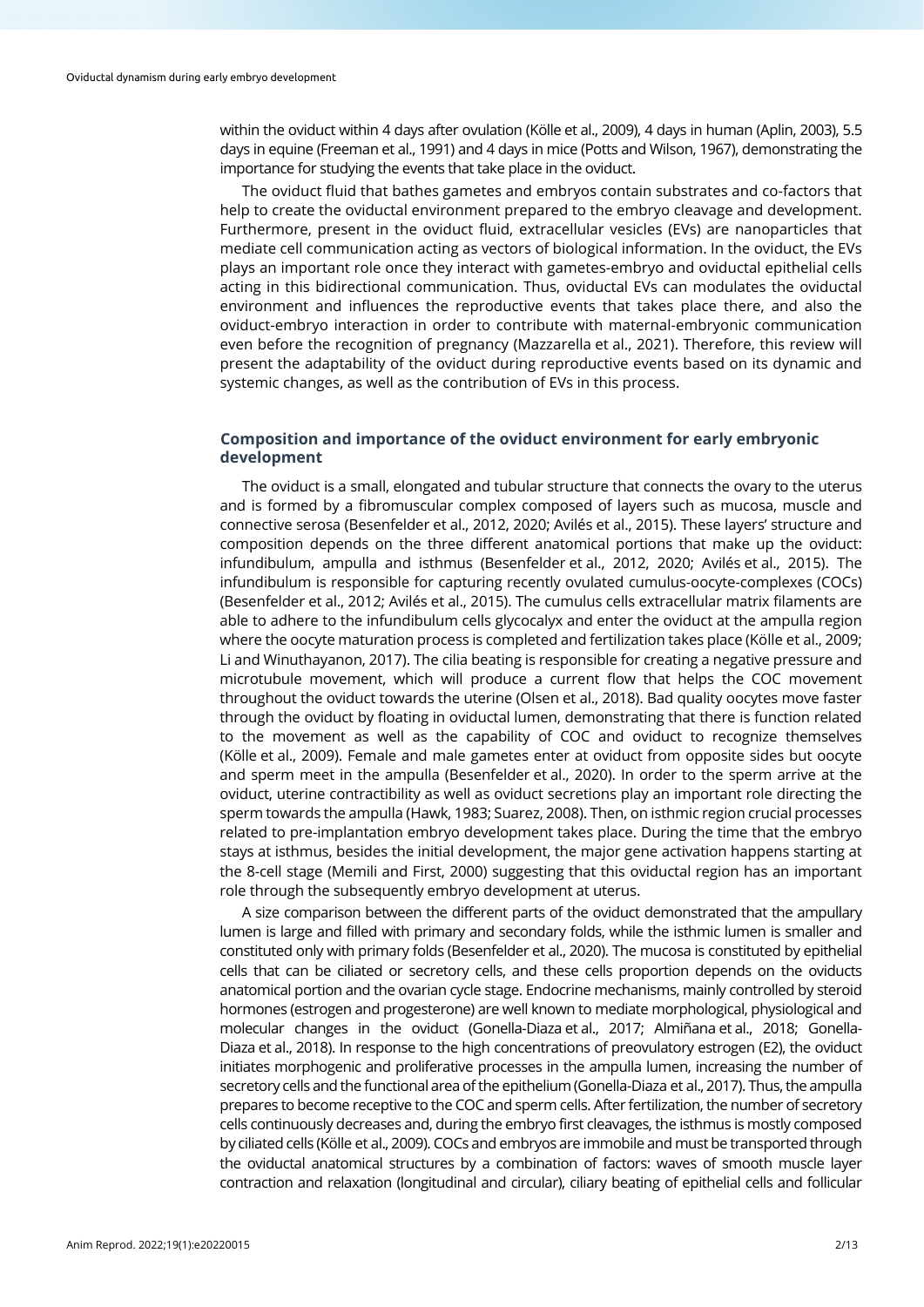fluid flow. These mechanisms are mostly controlled by steroid hormones and prostaglandins (Amini et al., 2015). Apparently, in a pre-ovulatory stage, E2 modulates the action of prostaglandins (PGE2 and PGF2α) in the oviduct (Lindblom et al., 1980) and is related to muscle contraction, increased frequency of ciliary beat and increased oviductal fluid volume, as it increases the number of secretory cells (Valle et al., 2007; Huang et al., 2015; Gonella-Diaza et al., 2017). Progesterone (P4) seems to have the opposite effect to E2 (Lindblom et al., 1980), once this hormone acts in the muscle relaxation and decreased frequency of ciliary beat.

The sperm, even having their own movement, must undergo morphophysiological changes to reach fertilizing capacity such as hyperactivation and acrosome reaction. In cows, the semen is ejaculated into vagina, against the cervix, where the natural selection occurs by the cervical mucus flow and only the motile sperm can advance towards the uterus (Coy et al., 2012; Li and Winuthayanon, 2017). Besides their own motility, the sperm moves through the uterus due to muscular contractions, ciliary beat and fluid flow that helps the healthy sperm to arrive at uterotubal junction (Hawk, 1983). Once in the oviduct, sperm interact with isthmic epithelial cells. The oviduct guides the sperm to the fertilization site and helps in this process, but first provides the formation of a sperm reservoir and enabling the activation of  $Ca<sup>2+</sup>$  influx in the sperm in order to initiate the flagellum hyperactivation process (Miki and Clapham, 2013). Once this occurs, the sperm is able to swim against the oviduct flow to find the COC to be fertilized (Kölle et al., 2009). The follicular fluid present at the ampulla after ovulation contains progesterone (Saint-Dizier et al., 2020) and chemoattractants that helps to bring the sperm closer to the COC within the ampullary region. Furthermore, proteins and phospholipids present in the ampulla lumen can influence the sperm fertilizing capacity inducing the acrosome reaction (Griffiths et al., 2008). Thus, the oviduct and its fluid are able to guide the sperm and provide subsidies for it to become fertile in addition to sense the presence of the sperm cells and adjust proteins and antioxidants concentration possibly reducing sperm stress. Also, the increase in E2 concentration induces the production of GPX4 (Glutathione peroxidation 4) in the oviduct, indicating an antioxidant defense mechanism for gametes and future embryonic development (Lapointe et al., 2005).

Gametic and embryo transport play an important role, since to be fertilized the COC and sperm must be at the proper time and place for fertilization, and the early development embryo must to exit from the oviduct to carry on development otherwise it can implant in the wrong place or generate an ectopic pregnancy. Furthermore, embryonic development and transport are simultaneous events under physiological conditions (Li and Winuthayanon, 2017). Embryonic movement, acts to prevent the accumulation of harmful by-products to embryonic development once allows full exposure of the embryo to the medium providing the appropriate access to nutrients and preventing metabolic stress during the first cleavages (Hu and Yu, 2017).

In addition, a recent study demonstrated that the embryo presence alters the miRNA profile of the isthmic cells generating an inflammatory type response (Mazzarella et al., 2021), suggesting that the embryo presence modulates the oviductal epithelial cells. In goats, the nutritional plan influences the ampullary epithelial cells protein profile (Fernandes et al., 2018). Furthermore, environmental factors such as the animal's energy balance also appear to have an influence on the oviduct dynamics. Therefore, the oviduct is a dynamic and adaptable structure able to respond to situations in which it is exposed and is not just a simple organ for transporting COCs and embryos.

#### **Composition and importance of oviductal fluid**

Until the establishment intimate contact between mother and embryo, embryonic development is directly influenced by secreted products by oviductal and endometrial epithelial cells (Binelli et al., 2018). Oviductal fluid, synthesized primarily by secretory epithelial cells, is also composed of transudate from the systemic circulation and supplemented by follicular fluid upon ovulation (Li and Winuthayanon, 2017; Olsen et al., 2018; Besenfelder et al., 2020). Prior to fertilization, oviductal fluid is responsible for protecting and guiding sperm and COCs (Li and Winuthayanon, 2017). After fertilization, the oviductal fluid role is responsible to nourish, protect and assist the transport of the pre-implantation embryo (Olsen et al., 2018) as well as to provide optimal pH and stable temperature (Li and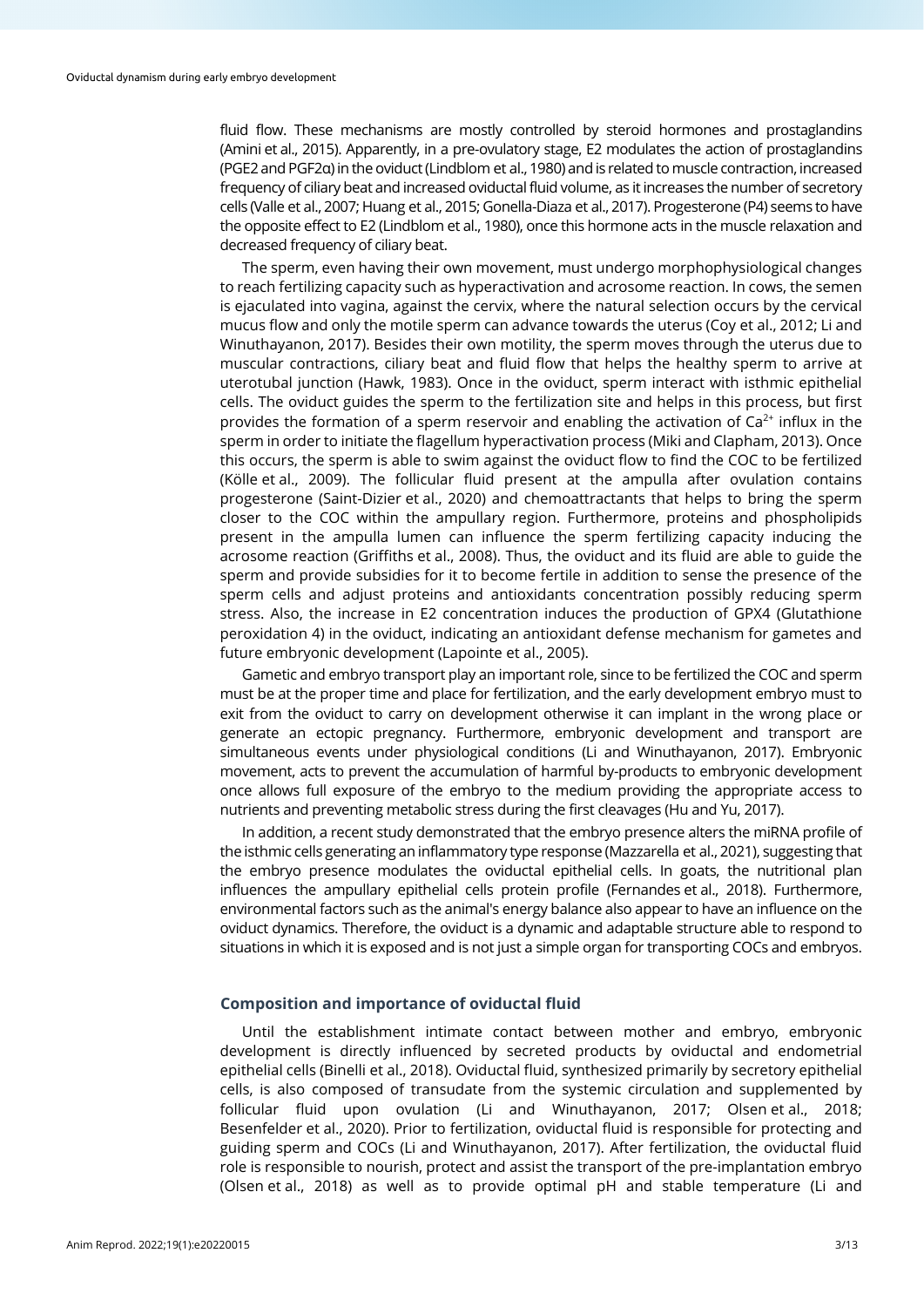Winuthayanon, 2017). Its composition is anatomically dynamic and influenced by early developing embryo presence (Rodríguez-Alonso et al., 2020a; Mazzarella et al., 2021). Interestingly, the embryo presence is capable of modulating the oviduct environment, being able to acquire components of the maternal environment.

The volume of oviductal fluid is dependent on the estrous cycle and varies among species, but in general, in mammals, the highest production is during the end of estrus and beginning of diestrus (Leese et al., 2001), when the oviduct prepares to receive gametes and embryo by increasing the number of secretory epithelial cells as well as lumen size (Leese et al., 2001; Gonella-Diaza et al., 2017). In addition, the increase in oviductal fluid volume during this period is also due to the follicular fluid coming from the recently ovulated follicle (Saint-Dizier et al., 2020). Thus, the estimated volume of the oviductal fluid in bovine is 1-3 mL per day on day one of the estrus cycle, and 0.1-0.2 mL per day at luteal phase (Kavanaugh and Killian, 1988).

Oviductal fluid is composed by substrates and cofactors linked to oocyte maturation, oocyte fertilization and early embryo development such as glucose, arginine, serum albumin, transferrin, glycoprotein, galactose, immunoglobulins, lactate, pyruvate, bicarbonate, cytokines, growth factors, amino acids, enzymes, hormones and EVs (Beier, 1974; Binelli et al., 2018; Rodríguez-Alonso et al., 2020b; Saint-Dizier et al., 2020). These constituents' concentration varies among species, estrous cycle stage and oviduct anatomical portion (Hu and Yu, 2017; Rodríguez-Alonso et al., 2020a). This is probably due to the different metabolic needs of gametes and embryo as they pass through oviduct.

Oocytes, sperm and embryos in early developmental stage, use oxidative metabolism to obtain energy. During the first cleavages, until the morula stage, embryonic mitochondria are not yet mature, so simple sugars such as pyruvate and lactate (Rodríguez-Alonso et al., 2020a) and high oxygen concentration (Hu and Yu, 2017) are essential for oxidative phosphorylation that provides energy for the first cleavages. Pyruvate is an important sugar for oxidative phosphorylation, but is mostly intended for lactate conversion. Lactate is a simple sugar that is essential for early embryonic development, which acts to protect cells at the cleavage stage from toxins, oxidative stress and infections (Hu and Yu, 2017). In cyclic and pregnant cows, the ampullary lactate concentration is higher than in the isthmus (Rodríguez-Alonso et al., 2020a). This suggests that besides oviduct adaptation to the estrous cycle and embryo presence, oviduct is able to produce lactate to help with embryo metabolism. The ATP production increases even before first cleavage, but the early embryo metabolism has low metabolic and nutrient uptake due to the minimal cell growth and membrane biosynthesis (Li and Winuthayanon, 2017; Hu and Yu, 2017). The early developing embryo has a low metabolic requirement originating the "quiet embryo" hypothesis (Leese, 2002). Leese (2002) suggests that the embryo should remain "quiet", with reduced metabolism during early development in order to minimize the production of reactive oxygen species and other metabolic products harmful to the embryo during this vulnerable time period. Thus, is important that the oviduct can detect the embryo presence in order to regulate the right amounts of molecules to be secreted in its lumen.

As the embryo develops, mitochondrial maturation occurs and the embryo metabolism, which was previously oxidative, becomes glycolytic. Thus, the presence of glucose becomes essential for the compaction and embryonic genome activation (Li and Winuthayanon, 2017; Hu and Yu, 2017). The absence of glucose during compaction irreversibly decreases cell proliferation and increases apoptosis and oxidative stress (Jansen et al., 2009; Pantaleon et al., 2007). The concentration of glucose in the oviductal fluid is not static, that is, it varies according to oviductal need; however, during the stage of embryonic oxidative metabolism, it is essential that the concentration of this sugar stay low to avoid metabolic stress (Hu and Yu, 2017). Changes in glucose availability can accelerate or delay key events during the major genome activation shifting from oxidative to glycolytic metabolism (Harvey, 2019).

Therefore, as the gametes and embryo transit through the oviduct, the need for nutrients available in the oviductal fluid varies according to the gametic-embryonic metabolism. The oviductal fluid composition contributes to the embryo development and could modulate the maternal-embryonic communication processes even before the maternal gestation recognition. Present in oviductal fluid, the EVs acts in this modulation by mediating the bidirectional communication between oviductal epithelial cells (mother) and gametic-embryonic cells.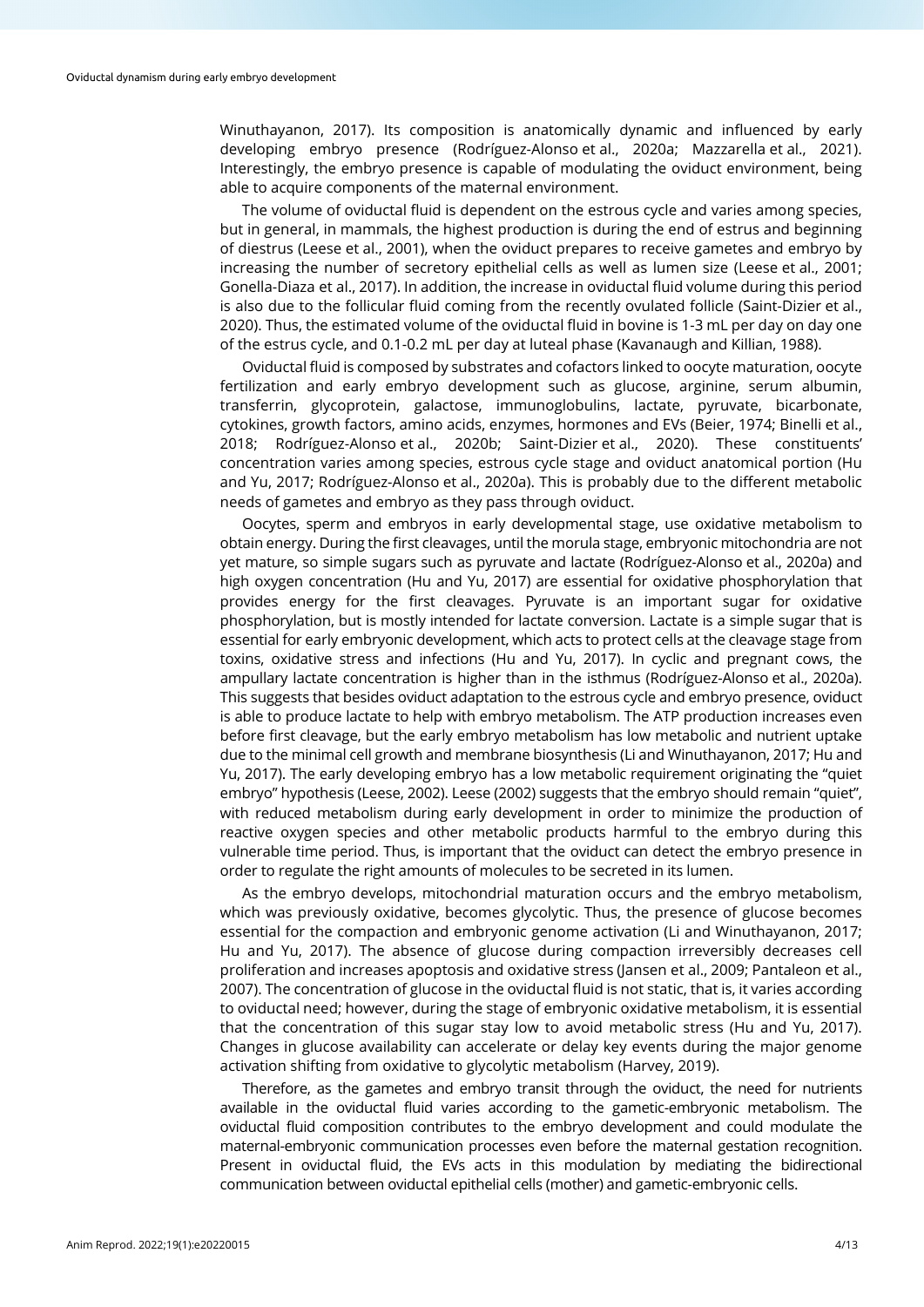# **Role of EVs in oviductal dynamics and maternal-embryonic communication**

In addition to substrates and cofactors, EVs are also present in the oviduct fluid (Al-Dossary et al., 2013) and play important roles in the oviduct dynamics environment and maternal-embryonic communication (Mazzarella et al., 2021). EVs are evolutionarily conserved mediators of cell communication (Fu et al., 2020). These biological nanoparticles use extracellular fluids to diffuse and interact with target cells in order to transfer their contents (Silveira et al., 2015, 2018; Gross et al., 2017) acting as vectors of biological information and being able to modify the cell function of recipient organs (Lawson et al., 2017). EVs are nanoparticles secreted by different cell types and initially classified into exosomes and microvesicles. Exosomes are small EVs originated from endosomes and have a 30-150 nm diameter; microvesicles are larger EVs, having 100-1000 nm and originated in the plasma membrane (Machtinger et al., 2016; van Niel et al., 2018). The EVs isolated by serial centrifugation, filtered in  $> 0.20$  µm filter and validated nanoparticle tracking analysis (*Nanotracking*), transmitted electron microscopy and specific proteins by western blot, are recently classified as small EVs, according to Minimal Information for Studies of Extracellular Vesicles guidelines (Théry et al., 2018). Molecules present on the surface of EVs allows the interaction with target cells through their adhesion to lipids and receptor ligands, allowing their entry into cells through endocytosis or pinocytosis (Machtinger et al., 2016; Gross et al., 2017). In reproduction it was already demonstrated that EVs are able to modulate, cumulus-oocytecomplex maturation, embryonic development (Battaglia et al., 2019), as well as changes in global DNA methylation and hydroxymethylation levels of bovine embryos (Silveira et al., 2017).

In the oviduct, EVs were identified as key mediators components in the interaction between gametes and embryo, contributing to the pregnancy success (Almiñana and Bauersachs, 2020). The EVs that make up the oviduct fluid can have different origins: i) follicular fluid upon ovulation; ii) secreted by oviduct epithelial cells; iii) secreted by gametes; iv) secreted by the embryo (Figure 1). Although it is difficult to distinguish these EVs origins, in general they act on physiological and molecular functions influencing oocyte maturation, spermatic hyperactivation and embryonic development (Harris et al., 2020). Importantly, it is possible that EVs act as fine-tuners of early reproductive events since these events can occur out of the reproductive tract. These interactions are possible due to the fact that EVs contain bioactive material such as proteins, lipids, mRNAs and miRNAs that are transferred to the target cells (Valadi et al., 2007; Silveira et al., 2015; Al-Dossary and Martin-DeLeon, 2016). Thus, the content of EVs in the oviduct can modulate cell function by increasing the delivery of transcripts, miRNAs and proteins, thus affecting translation of mRNAs into functional proteins (Bauersachs and Almiñana, 2020). MiRNAs are stable small non-coding RNA molecules involved in several cellular processes and indispensable for animal development, cell differentiation and homeostasis (Bartel, 2009, 2018; Gebert and Macrae, 2019). The role of miRNAs in the reproductive cycle is essential for gamete development, oocyte maturation, fertilization and early embryonic development (Hayashi et al., 2008). In the extracellular environment, miRNAs are fragile and, once inside the EVs, they are protected from degradation and can act as information vectors (Fu et al., 2020). Furthermore, EVs have powerful systemic access to the most varied and distant cells enabling miRNAs to fulfill autocrine, paracrine and endocrine signaling functions (Gross et al., 2017). Thus, EVs carrying messages including miRNAs could play an important role within the oviduct once these messages are different depending on ovarian cycle stage or embryos presence/absence (Table 1).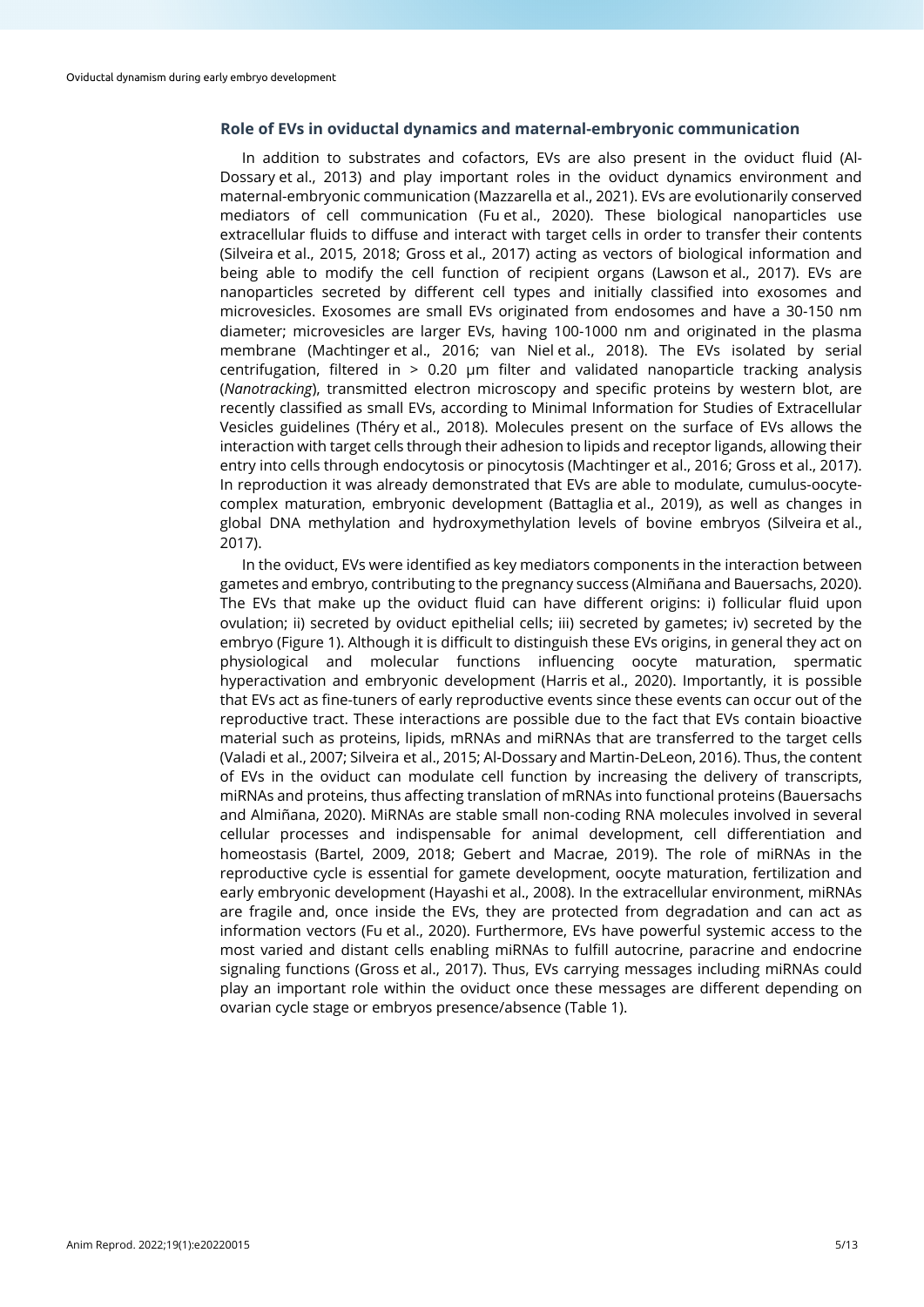

Figure 1. Reproductive events occurring in the oviduct mediated by extracellular vesicles. Schematic representation of female reproductive tract in post ovulation stage of estrus cycle and oviductal anatomic regions. The infundibulum is responsible for capturing recently ovulated cumulus oocyte complexes (COC). **(I)**The ampullary region is mainly composed by secretory epithelial cells which allows a high production of oviductal fluid which is also composed by follicular fluid. **(a)** Together these vesicles act at the oocyte final maturation; **(b)** At the ampulla region cumulus oocyte complexes and sperm will meet, and subsequently initiates the fertilization process. **(II)** The isthmic region is mainly composed by ciliated cells; **(c)** Once the fertilization happened, the initial embryo development occurs; **(d)** The embryo develops, activates its genome and modulates the isthmic region mediated by embryo and oviductal extracellular vesicles. This **figure was** Created with BioRender.com.

| Ovarian<br>cycle<br>stage <sup>1</sup>           | <b>Embryo</b><br>presence | <b>Oviductal</b><br>region <sup>2</sup> | miRNAs                                                                                      | <b>Biological associated</b><br>pathways                                                                                                                               | <b>Reference</b>             |
|--------------------------------------------------|---------------------------|-----------------------------------------|---------------------------------------------------------------------------------------------|------------------------------------------------------------------------------------------------------------------------------------------------------------------------|------------------------------|
| S <sub>4</sub><br>compared<br>to other<br>stages | <b>No</b>                 | All                                     | miR-1291, miR-323,<br>miR-631, miR130a,<br>miR-433, miR-489,<br>miR382, miR378              | GnRH signaling pathway, FoxO<br>signaling pathway, Vascular<br>smooth muscle contraction,<br>Signaling pathways puripotency<br>of stem cells, Wnt signaling<br>pathway | Hamdi et al.<br>(2021)       |
| S <sub>2</sub>                                   | Yes                       | Isthmus                                 | miR-126-5p,<br>miR129, miR-140,<br>miR-188, miR-219,<br>miR345-3p, miR-<br>4523, miR-760-3p | Metabolic pathways, PI3K-Akt<br>signaling pathway, MAPK<br>signaling pathway, Endocytosis,<br>Ras signaling pathway                                                    | Mazzarella et a<br>1. (2021) |
|                                                  | <b>No</b>                 |                                         | miR-331-5p                                                                                  | cAMP signaling pathway, Insulin<br>signaling pathway, Regulation<br>of actin cytoskeleton, Wnt<br>signaling pathway, Focal<br>adhesion                                 |                              |
| S1 and S4                                        | No                        | All                                     | $miR-10b-5p$                                                                                | Pyrimidine metabolism                                                                                                                                                  | (2018)                       |
|                                                  |                           |                                         | miR-423-5p                                                                                  | Fatty acid biosynthesis, Fatty<br>acid metabolism                                                                                                                      |                              |
|                                                  |                           |                                         | $miR-449a$                                                                                  | Carbon metabolism, HIF-1<br>signaling pathway                                                                                                                          |                              |
|                                                  |                           |                                         | miR-375                                                                                     | Hippo signaling pathway, Amino Almiñana et al.<br>sugar and nucleotide sugar<br>metabolism                                                                             |                              |
|                                                  |                           |                                         | $miR-24-3p$                                                                                 | Fatty acid biosynthesis, Vitamin<br>B6 metabolism, Endocytosis,<br>Hippo signaling pathway,<br>Bacterial invasion of epithelial<br>cells                               |                              |

**Table 1.** The differential expression of miRNA content of oviductal extracellular vesicles and their predictive biological associated pathways.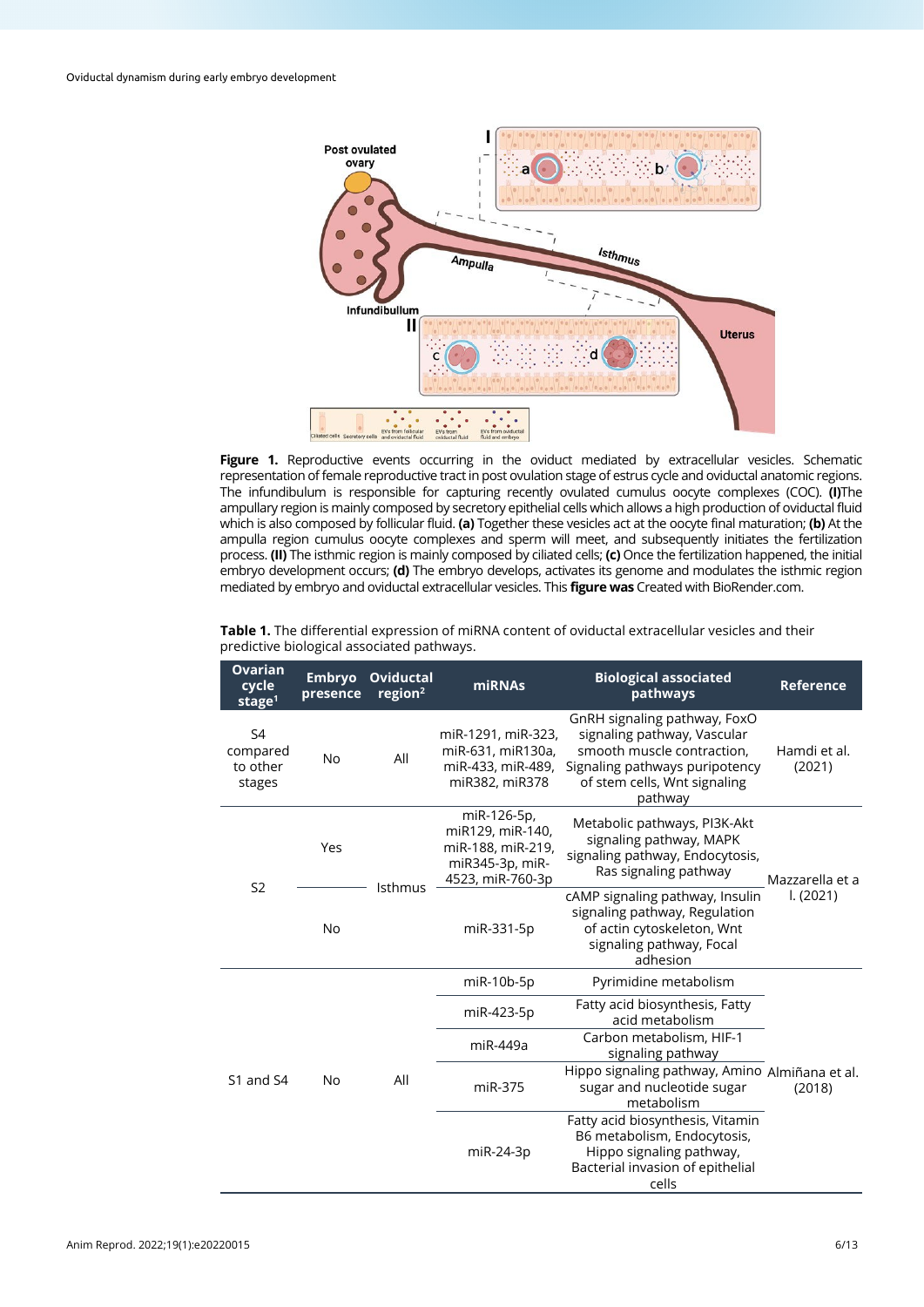| Table 1. Continued<br><b>Ovarian</b><br>cycle<br>stage <sup>1</sup> | <b>Embryo</b><br>presence | <b>Oviductal</b><br>region <sup>2</sup> | miRNAs       | <b>Biological associated</b><br>pathways                                                                                                                                         | <b>Reference</b> |
|---------------------------------------------------------------------|---------------------------|-----------------------------------------|--------------|----------------------------------------------------------------------------------------------------------------------------------------------------------------------------------|------------------|
|                                                                     |                           |                                         | miR-148a-3p  | Fatty acid biosynthesis, Steroid<br>biosynthesis, Oocyte meiosis,<br>Progesterone mediated oocyte<br>maturation, FoxO signaling<br>pathway                                       |                  |
|                                                                     |                           |                                         | miR-429      | Axon guidance, FC gamma R-<br>mediated phagocytosis, Steroid<br>biosynthesis, Progesterone<br>mediated oocyte maturation,<br>Gap junction                                        |                  |
|                                                                     |                           |                                         | $miR-34b-3p$ | Glycosaminoglycan degradation                                                                                                                                                    |                  |
|                                                                     |                           |                                         | miR-200b-3p  | Ras signaling pathway,<br>Neurotrophin signaling pathway                                                                                                                         |                  |
|                                                                     |                           |                                         | $miR-92a-3p$ | Cell cycle, Adherens junction,<br>Thyroid hormone signaling<br>pathway, FoxO signaling<br>pathway, RNA transport,<br>Signaling pathways regulating<br>pluripotency of stem cells |                  |
|                                                                     |                           |                                         | miR-151a-3p  | Biosynthesis of unsaturated<br>fatty acids, Fatty acid<br>metabolism                                                                                                             |                  |
|                                                                     |                           |                                         | miR-30d-5p   | Mucin type O-, Glycan<br>biosynthesis, Oocyte meiosis,<br>Ubiquitin mediated proteolysis,<br>mRNA surveillance pathway                                                           |                  |
|                                                                     |                           |                                         | miR-125b-5p  | ErbB signaling pathway,<br>Regulation of actin cytoskeleton                                                                                                                      |                  |

<sup>1</sup>Ovarian cycle stage: S1: postovulatory-stage; S2: early luteal phase; S3: late luteal phase; S4: pre-ovulatory stage.<br><sup>2</sup>Oviductal region: The total oviductal structure was flushed (ampullary and isthmic region).

In the oviduct, embryos stay and develop in a short period of time (4-5 days), but this can have great consequences at later stages of development (Fu et al., 2020). Zygotes and preimplantation embryos are not in direct contact with the oviduct because they still have the zona pellucida (ZP), which is resistant to the uptake of exogenous genetic material, although the biological action of EVs allows these molecules to enter the ZP and perform functions in the embryo (Fu et al., 2020). Interestingly, the oviductal EVs miRNAs cargo are related to embryonic development, embryonic morphology and implantation (Almiñana et al., 2018). EVs originated from oviductal fluid and *in vitro* culture of bovine oviduct epithelial cell (BOEC) were able to internalize in *in vitro* produced bovine embryos, increasing production rates, prolonging embryo survival and to improving their quality and cryoprotection (Lopera-Vasquez et al., 2016; Almiñana et al., 2017). Additionally, oviductal EVs contain mRNAs associated with epigenetic DNA modifications, indicating that these biological nanoparticles can control chromatin modification and epigenetic regulation in the developing embryo (Almiñana et al., 2018). Moreover, besides the oviductal EVs supplementation in IVEP did not affect the blastocyst production rates and embryo cryotolerance, the oviductal EVs were able to modulate the blastocyst phospholipid content by making it more abundant in phosphatidylcholines (PC), phosphatidylethanolamines (PE) and sphingomyelins (SM) with long-chain fatty acids (Banliat et al., 2020). This is interestingly because when analyzing the oviductal EVs lipidic content, authors found that the overabundant lipids in blastocysts were 100% also present in oviductal EVs (Banliat et al., 2020). This suggests that in vitro produced embryos can incorporate the lipidic EVs content which may modulate the embryonic lipidic metabolism. Thus, suggesting that EVs from the oviduct can impact bovine embryos *in vivo* and *in vitro*.

As already discussed, the oviduct is a dynamic structure capable of adapting during reproductive events (maturation, fertilization and early embryonic development) under the action of ovarian hormones. According to Rodríguez-Alonso et al. (2020a) oviductal fluid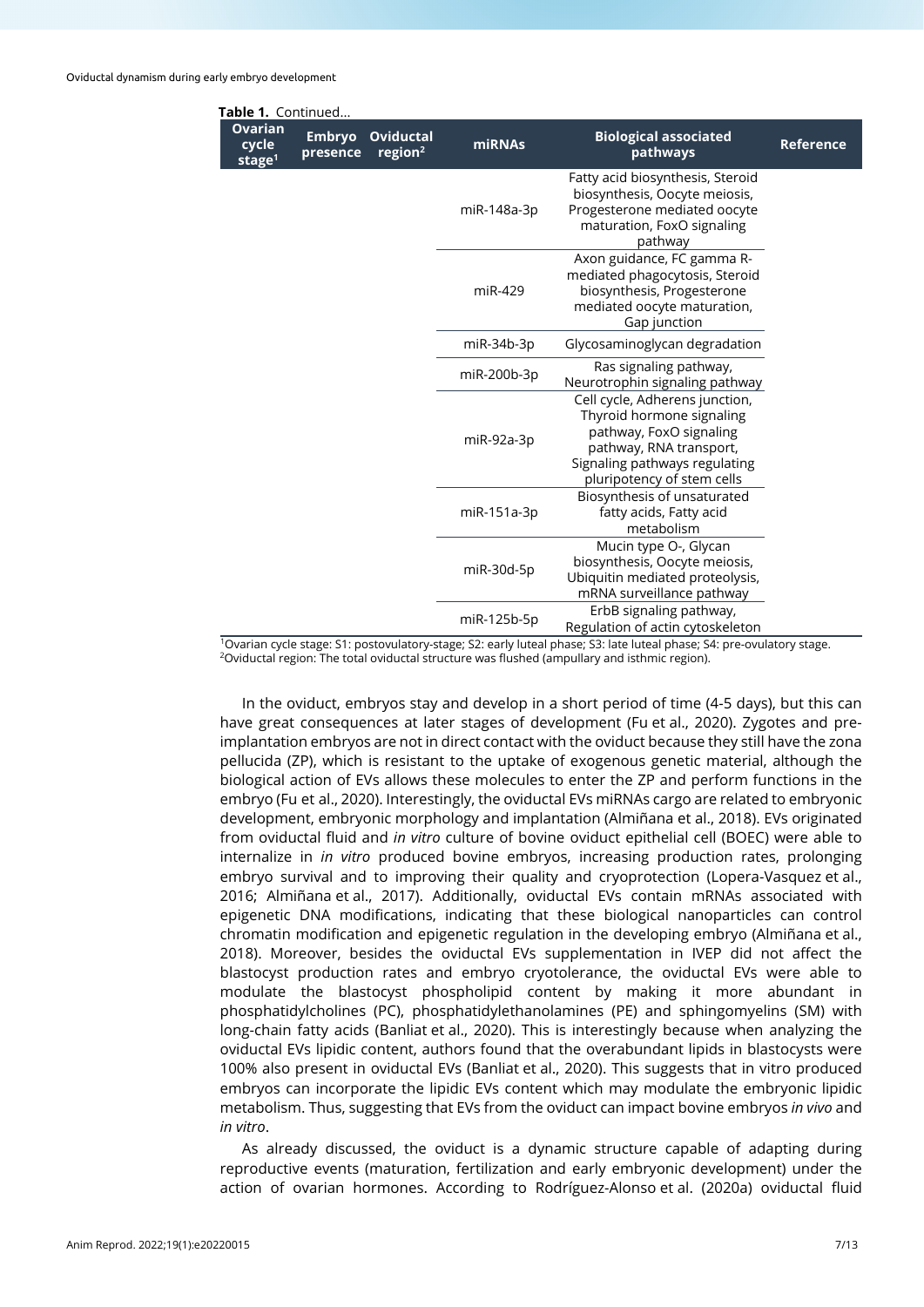composition is anatomically dynamic and affected by embryo presence. Since the content of EVs reflects the cells of origin, changes in the epithelium cellular morphology can induce changes in the biological functions of EVs (Al-Dossary and Martin-DeLeon, 2016; Almiñana and Bauersachs, 2020). These changes could lead to changes in secretion and contents of EVs during the estrous cycle. At the estrous cycle phases (postovulatory-stage, early luteal phase, late luteal phase and pre-ovulatory stage), the oviductal fluid EVs RNA and protein contents are different and many of these molecules are related to gametic interaction and pre-implantation embryo development (Almiñana et al., 2018). Another recent study assessing the miRNA profile from oviductal and uterine fluid EVs, showed that the estrous cycle change the EV cargo (Hamdi et al., 2021). Together, this information suggests that these EVs are under hormonal control and indicates the crucial role of EVs in reproductive events. Furthermore, the isthmic EVs culture medium supplementation used in IVEP induces greater blastocysts rates (91.3%) when compared to ampullary EVs (62.2%) (Lopera-Vasquez et al., 2016). In addition, the results suggest that isthmus EVs may contribute to the normal regulation of the methylation pattern in embryos and improvement of embryonic cryopreservation, indicating that the content of EVs may be anatomically variable. However, studies analyzing the EVs content through the oviductal regions should be performed to better elucidate their function at the distinct anatomical regions. Finally, in a recent study, although the size and concentration of EVs has not been altered, the miRNA profile from isthmus EVs of Nelore cows is altered in the presence of a single embryo (Mazzarella et al., 2021). Using a miRNAs analysis, the authors identified predicted biological pathways regulated by EVs miRNAs which were involved with the immune system suggesting that EVs can possibly mediate maternal-embryonic communication even before pregnancy recognition. Additionally, EVs from good quality embryo and degenerating embryo were supplemented to primary BOEC monolayer culture (Dissanayake et al., 2020). Genes related to interferon-τ-induced genes were upregulated at the BOEC monolayer suggesting that the embryos EVs modulates the oviduct in response to their quality (Dissanayake et al., 2020). Furthermore, it was already demonstrated that EVs can carry molecular signals in response to environmental factors such as environmental stress and body energy balance (Tesfaye et al., 2020).

Thus, EVs can act mediating the bidirectional crosstalk between mother and gametes/embryo, helping to fine tuning the oviduct and endometrium contributing to successful embryo development and implantation. However, these types of studies that analyze the role of these EVs in embryonic development are still recent (Al-Dossary et al., 2013) and compose promising lines of research, once they importance to oviductal environment and embryo development. Additionally, it is possible that EVs generate specific biological environments providing the physiological basis for oocyte maturation, fertilization and early embryonic development within the oviduct.

Despite the evidences that oviductal EVs and their contents can play important roles in oocyte maturation in the oviduct, due to the recent discovery of oviductal EVs (Al-Dossary et al., 2013) and the difficulty of obtaining oviductal samples, additional analysis are still necessary to demonstrate the action of these nanoparticles in the final oocyte maturation.

## **Conclusions**

Anatomically the oviduct is a small structure where the embryo develops in a short period of time (4-5 days); furthermore this reproductive structure has a huge importance at early embryonic development and subsequently pregnancy establishment. This is due to the unique microenvironment that the oviduct provides to gametes and embryos, built under the influence of ovarian hormones, oviduct fluid composition and EVs mediation. As future perspectives, the understanding of EVs contribution to the oviductal environment fine tuning can help to better mimic the *in vitro* environment during IVEP and contribute to increase quality of *in vitro* produced embryo.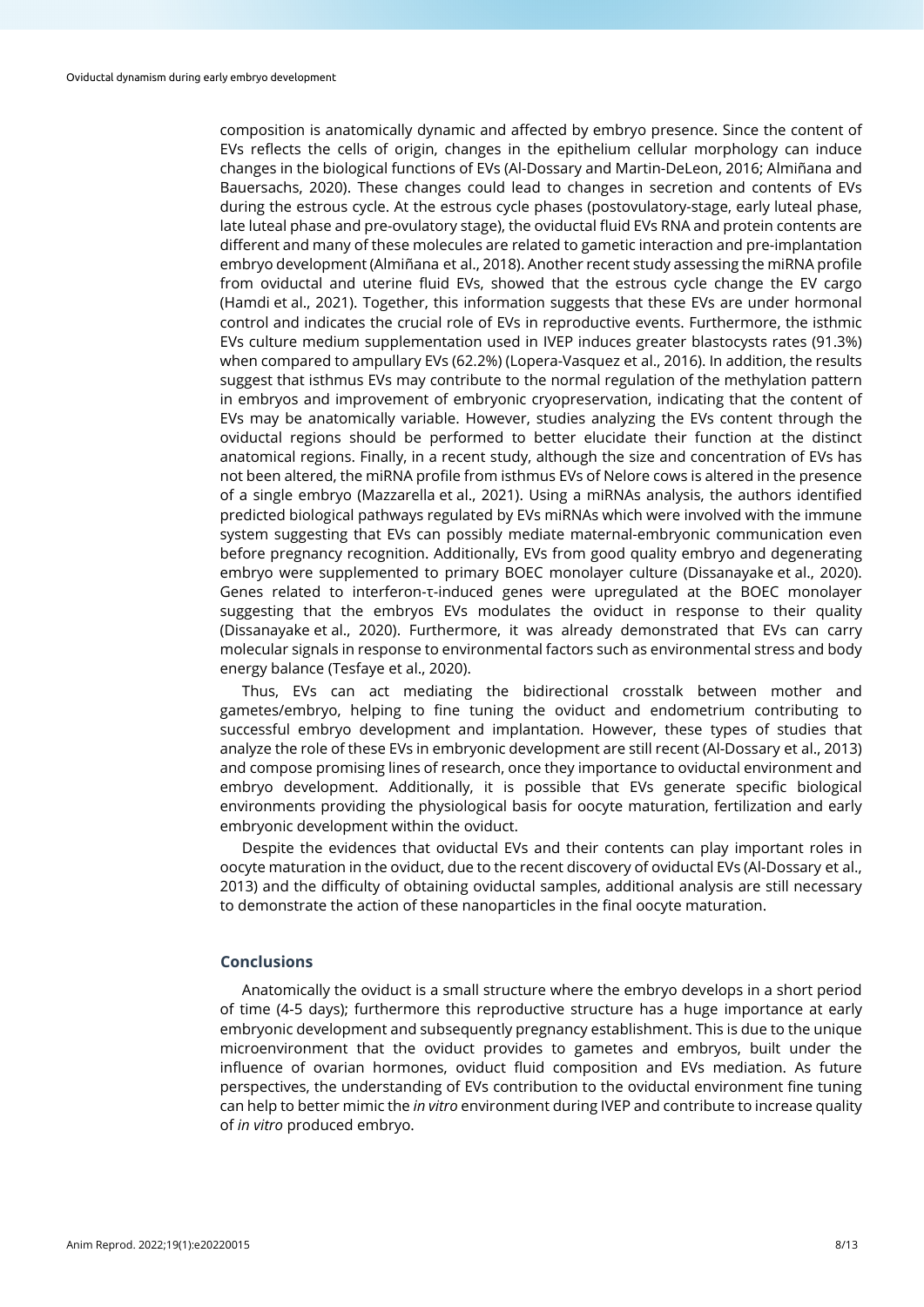# **Acknowledgements**

This work was funded by São Paulo Research Foundation (FAPESP), grant-2015/21829-9, grant-2014/22887-0, grant-2020/08478-0 and grant-2020/13075-2, National Council for Scientific and Technological Development- CNPq – Grant 420152/2018-0 and by Coordination for the Improvement of Higher Education Personnel - Brazil (CAPES – Finance code 001).

### **References**

- Al-Dossary AA, Martin-DeLeon PA. Role of exosomes in the reproductive tract Oviductosomes mediate interactions of oviductal secretion with gametes early embryo. Front Biosci. 2016;21(6):1278. [PMid:27100506.](https://www.ncbi.nlm.nih.gov/entrez/query.fcgi?cmd=Retrieve&db=PubMed&list_uids=27100506&dopt=Abstract)
- Al-Dossary AA, Strehler EE, Martin-DeLeon PA. Expression and secretion of plasma membrane Ca2+-ATPase 4a (PMCA4a) during murine estrus: association with oviductal exosomes and uptake in sperm. PLoS One. 2013;8(11):e80181[. http://dx.doi.org/10.1371/journal.pone.0080181.](https://doi.org/10.1371/journal.pone.0080181) [PMid:24244642.](https://www.ncbi.nlm.nih.gov/entrez/query.fcgi?cmd=Retrieve&db=PubMed&list_uids=24244642&dopt=Abstract)
- Almiñana C, Bauersachs S. Extracellular vesicles: multi-signal messengers in the gametes/embryo-oviduct crosstalk. Theriogenology. 2020;150:59-69[. http://dx.doi.org/10.1016/j.theriogenology.2020.01.077.](https://doi.org/10.1016/j.theriogenology.2020.01.077) [PMid:32088033.](https://www.ncbi.nlm.nih.gov/entrez/query.fcgi?cmd=Retrieve&db=PubMed&list_uids=32088033&dopt=Abstract)
- Almiñana C, Corbin E, Tsikis G, Alcântara-Neto AS, Labas V, Reynaud K, Galio L, Uzbekov R, Garanina AS, Druart X, Mermillod P. Oviduct extracellular vesicles protein content and their role during oviduct–embryo cross-talk. Reproduction. 2017;154(3):153-68[. http://dx.doi.org/10.1530/REP-17-0054.](https://doi.org/10.1530/REP-17-0054) [PMid:28630101.](https://www.ncbi.nlm.nih.gov/entrez/query.fcgi?cmd=Retrieve&db=PubMed&list_uids=28630101&dopt=Abstract)
- Almiñana C, Tsikis G, Labas V, Uzbekov R, Silveira JC, Bauersachs S, Mermillod P. Deciphering the oviductal extracellular vesicles content across the estrous cycle: implications for the gametes-oviduct interactions and the environment of the potential embryo. BMC Genomics. 2018;19(1):622[. http://dx.doi.org/10.1186/s12864-](https://doi.org/10.1186/s12864-018-4982-5) [018-4982-5.](https://doi.org/10.1186/s12864-018-4982-5) [PMid:30134841.](https://www.ncbi.nlm.nih.gov/entrez/query.fcgi?cmd=Retrieve&db=PubMed&list_uids=30134841&dopt=Abstract)
- Amini MR, Kohram H, Zare Shahaneh A, Zhandi M, Sharideh H, Nabi MM. The effects of different levels of vitamin E and vitamin C in modified Beltsville extender on rooster post-thawed sperm quality. Cell Tissue Bank. 2015;16(4):587-92[. http://dx.doi.org/10.1007/s10561-015-9506-9.](https://doi.org/10.1007/s10561-015-9506-9) [PMid:25779925.](https://www.ncbi.nlm.nih.gov/entrez/query.fcgi?cmd=Retrieve&db=PubMed&list_uids=25779925&dopt=Abstract)
- Aplin JD. Implantation. In: Henry HL, Norman AW, editors. Encyclopedia of hormones. Amsterdam: Academic Press; 2003. p. 289-97[. http://dx.doi.org/10.1016/B0-12-341103-3/00165-0.](https://doi.org/10.1016/B0-12-341103-3/00165-0)
- Avilés M, Coy P, Rizos D. The oviduct: a key organ for the success of early reproductive events. Anim Front. 2015;5(1):25-31[. http://dx.doi.org/10.2527/af.2015-0005.](https://doi.org/10.2527/af.2015-0005)
- Banliat C, Le Bourhis D, Bernardi O, Tomas D, Labas V, Salvetti P, Guyonnet B, Mermillod P, Saint-Dizier M. Oviduct fluid extracellular vesicles change the phospholipid composition of bovine embryos developed in vitro. Int J Mol Sci. 2020;21(15):1-13[. http://dx.doi.org/10.3390/ijms21155326.](https://doi.org/10.3390/ijms21155326) [PMid:32727074.](https://www.ncbi.nlm.nih.gov/entrez/query.fcgi?cmd=Retrieve&db=PubMed&list_uids=32727074&dopt=Abstract)
- Bartel DP. MicroRNAs: target recognition and regulatory functions. Cell. 2009;136(2):215-33. [http://dx.doi.org/10.1016/j.cell.2009.01.002.](https://doi.org/10.1016/j.cell.2009.01.002) [PMid:19167326.](https://www.ncbi.nlm.nih.gov/entrez/query.fcgi?cmd=Retrieve&db=PubMed&list_uids=19167326&dopt=Abstract)
- Bartel DP. Metazoan MicroRNAs. Cell. 2018;173(1):20-51[. http://dx.doi.org/10.1016/j.cell.2018.03.006.](https://doi.org/10.1016/j.cell.2018.03.006) [PMid:29570994.](https://www.ncbi.nlm.nih.gov/entrez/query.fcgi?cmd=Retrieve&db=PubMed&list_uids=29570994&dopt=Abstract)
- Battaglia R, Palin S, Vento ME, Ferlita AL, Faro MJL, Caroppo E, Borzi P, Falzone L, Barbagallo D, Ragusa M, Scalia M, D'Amato G, Scollo P, Musumeci P, Purrello M, Gravotta E, Di Pietro C. Identification of extracellular vesicles and characterization of miRNA expression profiles in human blastocoel fluid. Sci Rep. 2019;1–11. http://dx.doi.org/ 10.1038/s41598-018-36452-7.
- Bauersachs S, Almiñana C. Embryo–maternal interactions underlying reproduction in mammals. Int J Mol Sci. 2020;21(14):1-6[. http://dx.doi.org/10.3390/ijms21144872.](https://doi.org/10.3390/ijms21144872) [PMid:32664189.](https://www.ncbi.nlm.nih.gov/entrez/query.fcgi?cmd=Retrieve&db=PubMed&list_uids=32664189&dopt=Abstract)
- Beier HM. Oviducal and uterine fluids. J Reprod Fertil. 1974;37(1):221-37[. http://dx.doi.org/10.1530/jrf.0.0370221.](https://doi.org/10.1530/jrf.0.0370221) [PMid:4593606.](https://www.ncbi.nlm.nih.gov/entrez/query.fcgi?cmd=Retrieve&db=PubMed&list_uids=4593606&dopt=Abstract)
- Besenfelder U, Brem G, Havlicek V. Review: environmental impact on early embryonic development in the bovine species. Animal. 2020;14(S1):103-12[. http://dx.doi.org/10.1017/S175173111900315X.](https://doi.org/10.1017/S175173111900315X) [PMid:32024564.](https://www.ncbi.nlm.nih.gov/entrez/query.fcgi?cmd=Retrieve&db=PubMed&list_uids=32024564&dopt=Abstract)
- Besenfelder U, Havlicek V, Brem G. Role of the oviduct in early embryo development. Reprod Domest Anim. 2012;47(Suppl. 4):156-63[. http://dx.doi.org/10.1111/j.1439-0531.2012.02070.x.](https://doi.org/10.1111/j.1439-0531.2012.02070.x) [PMid:22827365.](https://www.ncbi.nlm.nih.gov/entrez/query.fcgi?cmd=Retrieve&db=PubMed&list_uids=22827365&dopt=Abstract)
- Binelli M, Gonella-Diaza A, Mesquita F, Membrive C. Sex steroid-mediated control of oviductal function in cattle. Biology. 2018;7(1):15[. http://dx.doi.org/10.3390/biology7010015.](https://doi.org/10.3390/biology7010015) [PMid:29393864.](https://www.ncbi.nlm.nih.gov/entrez/query.fcgi?cmd=Retrieve&db=PubMed&list_uids=29393864&dopt=Abstract)
- Coy P, García-Vázquez FA, Visconti PE, Avilés M. Roles of oviduct in mammalian fertilization. Reproduction. 2012;144(6):649-60[. http://dx.doi.org/10.1530/REP-12-0279.](https://doi.org/10.1530/REP-12-0279) [PMid:23028122.](https://www.ncbi.nlm.nih.gov/entrez/query.fcgi?cmd=Retrieve&db=PubMed&list_uids=23028122&dopt=Abstract)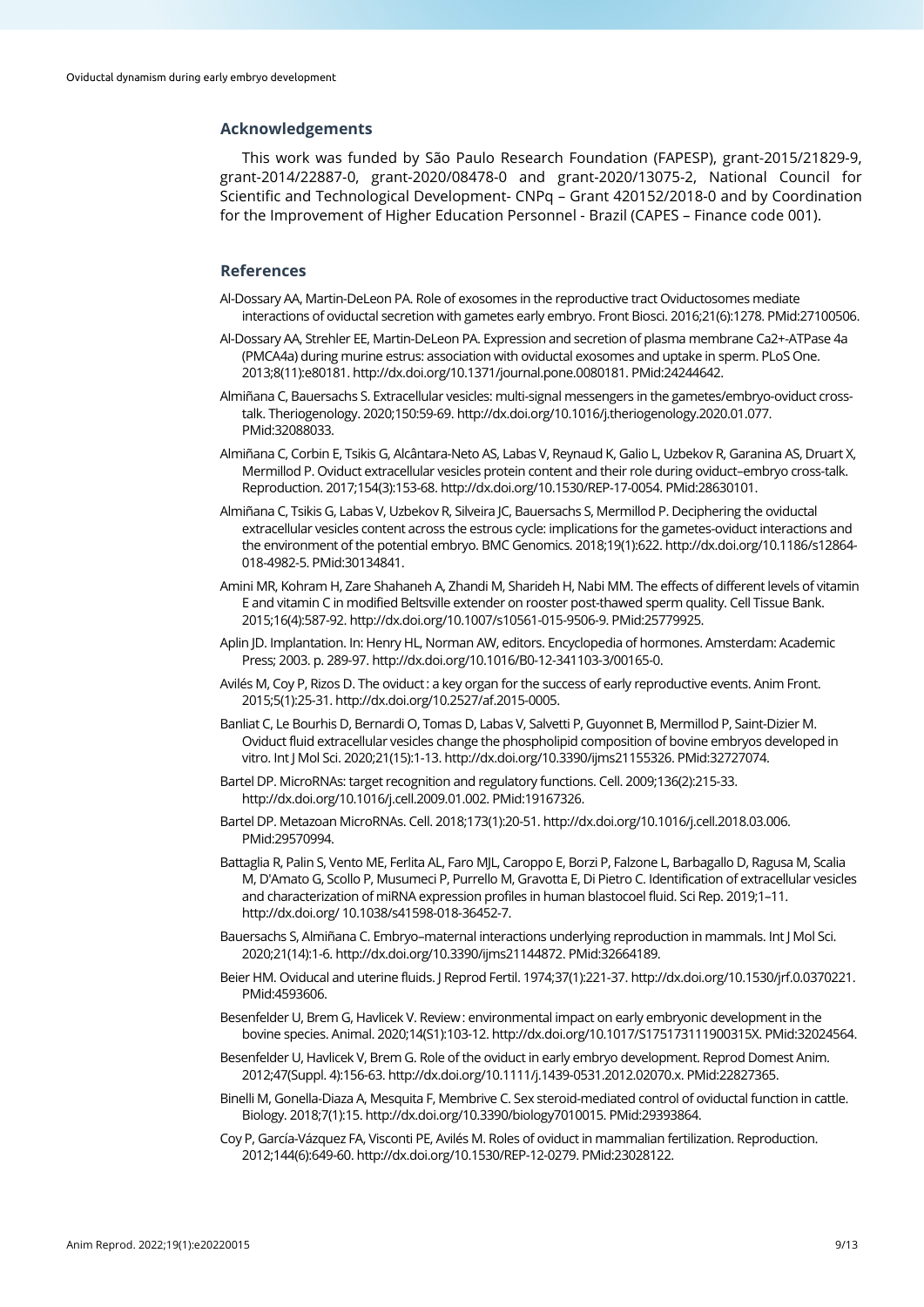- Dissanayake K, Nõmm M, Lättekivi F, Ressaissi Y, Godakumara K, Lavrits A, Midekessa G, Viil J, Bæk R, Jørgensen MM, Bhattacharjee S, Andronowska A, Salumets A, Jaakma Ü, Fazeli A. Individually cultured bovine embryos produce extracellular vesicles that have the potential to be used as non-invasive embryo quality markers. Theriogenology. 2020;149:104-16[. http://dx.doi.org/10.1016/j.theriogenology.2020.03.008.](https://doi.org/10.1016/j.theriogenology.2020.03.008) [PMid:32259747.](https://www.ncbi.nlm.nih.gov/entrez/query.fcgi?cmd=Retrieve&db=PubMed&list_uids=32259747&dopt=Abstract)
- Fernandes CCL, Rodriguez-Villamil P, Vasconcelos FR, Nagano CS, Rossetto R, Moura AAAN, Rondina D. Proteome of the periovulatory oviduct and uterus of goats as related to nutritional balance. Reprod Domest Anim. 2018;53(5):1085-95[. http://dx.doi.org/10.1111/rda.13208.](https://doi.org/10.1111/rda.13208) [PMid:29885005.](https://www.ncbi.nlm.nih.gov/entrez/query.fcgi?cmd=Retrieve&db=PubMed&list_uids=29885005&dopt=Abstract)
- Freeman DA, Weber JA, Geary RT, Woods GL. Time of embryo transport through the mare oviduct. Theriogenology. 1991;36(5):823-30[. http://dx.doi.org/10.1016/0093-691X\(91\)90348-H.](https://doi.org/10.1016/0093-691X(91)90348-H) [PMid:16727051.](https://www.ncbi.nlm.nih.gov/entrez/query.fcgi?cmd=Retrieve&db=PubMed&list_uids=16727051&dopt=Abstract)
- Fu B, Ma H, Liu D. Extracellular vesicles function as bioactive molecular transmitters in the mammalian oviduct: an inspiration for optimizing in vitro culture systems and improving delivery of exogenous nucleic acids during preimplantation embryonic development. Int J Mol Sci. 2020;21(6):2189. [http://dx.doi.org/10.3390/ijms21062189.](https://doi.org/10.3390/ijms21062189) [PMid:32235756.](https://www.ncbi.nlm.nih.gov/entrez/query.fcgi?cmd=Retrieve&db=PubMed&list_uids=32235756&dopt=Abstract)
- Gebert LFR, Macrae IJ. Regulation of microRNA function in animals. Nat Rev Mol Cell Biol. 2019;20:21-3[7.](https://www.ncbi.nlm.nih.gov/entrez/query.fcgi?cmd=Retrieve&db=PubMed&list_uids=30108335&dopt=Abstract) [PMid:30108335.](https://www.ncbi.nlm.nih.gov/entrez/query.fcgi?cmd=Retrieve&db=PubMed&list_uids=30108335&dopt=Abstract)
- Gonella-Diaza AM, Mesquita FS, Lopes E, Silva KR, Cogliati B, Francisco Strefezzi R, Binelli M. Sex steroids drive the remodeling of oviductal extracellular matrix in cattle. Biol Reprod. 2018;99(3):590-9. [http://dx.doi.org/10.1093/biolre/ioy083.](https://doi.org/10.1093/biolre/ioy083) [PMid:29659700.](https://www.ncbi.nlm.nih.gov/entrez/query.fcgi?cmd=Retrieve&db=PubMed&list_uids=29659700&dopt=Abstract)
- Gonella-Diaza AM, Mesquita FS, Silva KR, Carvalho Balieiro JC, Santos NP, Pugliesi G, Strefezzi RDF. Sex steroids modulate morphological and functional features of the bovine oviduct. Cell Tissue Res. 2017;370(2):319-33. [http://dx.doi.org/10.1007/s00441-017-2666-0.](https://doi.org/10.1007/s00441-017-2666-0) [PMid:28770380.](https://www.ncbi.nlm.nih.gov/entrez/query.fcgi?cmd=Retrieve&db=PubMed&list_uids=28770380&dopt=Abstract)
- Griffiths GS, Miller KA, Galileo DS, Martin-DeLeon PA. Murine SPAM1 is secreted by the estrous uterus and oviduct in a form that can bind to sperm during capacitation: acquisition enhances hyaluronic acid-binding ability and cumulus dispersal efficiency. Reproduction. 2008;135(3):293-301[. http://dx.doi.org/10.1530/REP-](https://doi.org/10.1530/REP-07-0340)[07-0340.](https://doi.org/10.1530/REP-07-0340) [PMid:18299422.](https://www.ncbi.nlm.nih.gov/entrez/query.fcgi?cmd=Retrieve&db=PubMed&list_uids=18299422&dopt=Abstract)
- Gross N, Kropp J, Khatib H. MicroRNA signaling in embryo development. Biology. 2017;6(3):34. [http://dx.doi.org/10.3390/biology6030034.](https://doi.org/10.3390/biology6030034) [PMid:28906477.](https://www.ncbi.nlm.nih.gov/entrez/query.fcgi?cmd=Retrieve&db=PubMed&list_uids=28906477&dopt=Abstract)
- Hamdi M, Cañon‐Beltrán K, Mazzarella R, Cajas YN, Leal CLV, Gutierrez‐Adan A, Silveira JC, Rizos D. Characterization and profiling analysis of bovine oviduct and uterine extracellular vesicles and their miRNA cargo through the estrous cycle. FASEB J. 2021;35(12):e22000[. http://dx.doi.org/10.1096/fj.202101023R.](https://doi.org/10.1096/fj.202101023R) [PMid:34731497.](https://www.ncbi.nlm.nih.gov/entrez/query.fcgi?cmd=Retrieve&db=PubMed&list_uids=34731497&dopt=Abstract)
- Harris EA, Stephens KK, Winuthayanon W. Extracellular vesicles and the oviduct function. Int J Mol Sci. 2020;21:1- 20. [PMid:33167378.](https://www.ncbi.nlm.nih.gov/entrez/query.fcgi?cmd=Retrieve&db=PubMed&list_uids=33167378&dopt=Abstract)
- Harvey AJ. Mitochondria in early development: linking the microenvironment, metabolism and the epigenome. Reproduction. 2019;157(5):R159-79[. http://dx.doi.org/10.1530/REP-18-0431.](https://doi.org/10.1530/REP-18-0431) [PMid:30870807.](https://www.ncbi.nlm.nih.gov/entrez/query.fcgi?cmd=Retrieve&db=PubMed&list_uids=30870807&dopt=Abstract)
- Hawk HW. Sperm survival and transport in the female reproductive tract. J Dairy Sci. 1983;66(12):2645-60. [http://dx.doi.org/10.3168/jds.S0022-0302\(83\)82138-9.](https://doi.org/10.3168/jds.S0022-0302(83)82138-9) [PMid:6365994.](https://www.ncbi.nlm.nih.gov/entrez/query.fcgi?cmd=Retrieve&db=PubMed&list_uids=6365994&dopt=Abstract)
- Hayashi K, Chuva de Sousa Lopes SM, Kaneda M, Tang F, Hajkova P, Lao K, O'Carroll D, Das PP, Tarakhovsky A, Miska EA, Surani MA. MicroRNA biogenesis is required for mouse primordial germ cell development and spermatogenesis. PLoS One. 2008;3(3):e1738[. http://dx.doi.org/10.1371/journal.pone.0001738](https://doi.org/10.1371/journal.pone.0001738)[.](https://www.ncbi.nlm.nih.gov/entrez/query.fcgi?cmd=Retrieve&db=PubMed&list_uids=18320056&dopt=Abstract) [PMid:18320056.](https://www.ncbi.nlm.nih.gov/entrez/query.fcgi?cmd=Retrieve&db=PubMed&list_uids=18320056&dopt=Abstract)
- Hu K, Yu Y. Metabolite availability as a window to view the early embryo microenvironment in vivo. Mol Reprod Dev. 2017;84(10):1027-38[. http://dx.doi.org/10.1002/mrd.22868.](https://doi.org/10.1002/mrd.22868) [PMid:28722155.](https://www.ncbi.nlm.nih.gov/entrez/query.fcgi?cmd=Retrieve&db=PubMed&list_uids=28722155&dopt=Abstract)
- Huang N, Liu B, Dong Z, Mao W, Zhang N, Li C, Cao J. Prostanoid receptors EP2, EP4, and FP are regulated by estradiol in bovine oviductal smooth muscle. Prostaglandins Other Lipid Mediat. 2015;121(Pt B):170-5. [http://dx.doi.org/10.1016/j.prostaglandins.2015.08.002.](https://doi.org/10.1016/j.prostaglandins.2015.08.002) [PMid:26319698.](https://www.ncbi.nlm.nih.gov/entrez/query.fcgi?cmd=Retrieve&db=PubMed&list_uids=26319698&dopt=Abstract)
- Jansen S, Cashman K, Thompson JG, Pantaleon M, Kaye PL. Glucose deprivation, oxidative stress and peroxisome proliferator-activated receptor-alpha (PPARA) cause peroxisome proliferation in preimplantation mouse embryos". Reproduction. 2009;138(3):493-505[. http://dx.doi.org/10.1530/REP-09-0038.](https://doi.org/10.1530/REP-09-0038) [PMid:19531609.](https://www.ncbi.nlm.nih.gov/entrez/query.fcgi?cmd=Retrieve&db=PubMed&list_uids=19531609&dopt=Abstract)
- Kavanaugh JF, Killian GJ. Bovine oviductal cannulations. J Invest Surg. 1988;1(3):201-8. [http://dx.doi.org/10.3109/08941938809141106.](https://doi.org/10.3109/08941938809141106) [PMid:3154098.](https://www.ncbi.nlm.nih.gov/entrez/query.fcgi?cmd=Retrieve&db=PubMed&list_uids=3154098&dopt=Abstract)
- Kölle S, Dubielzig S, Reese S, Wehrend A, König P, Kummer W. Ciliary transport, gamete interaction, and effects of the early embryo in the oviduct: ex vivo analyses using a new digital videomicroscopic system in the cow 1. Biol Reprod. 2009;81(2):267-74[. http://dx.doi.org/10.1095/biolreprod.108.073874.](https://doi.org/10.1095/biolreprod.108.073874) [PMid:19299315.](https://www.ncbi.nlm.nih.gov/entrez/query.fcgi?cmd=Retrieve&db=PubMed&list_uids=19299315&dopt=Abstract)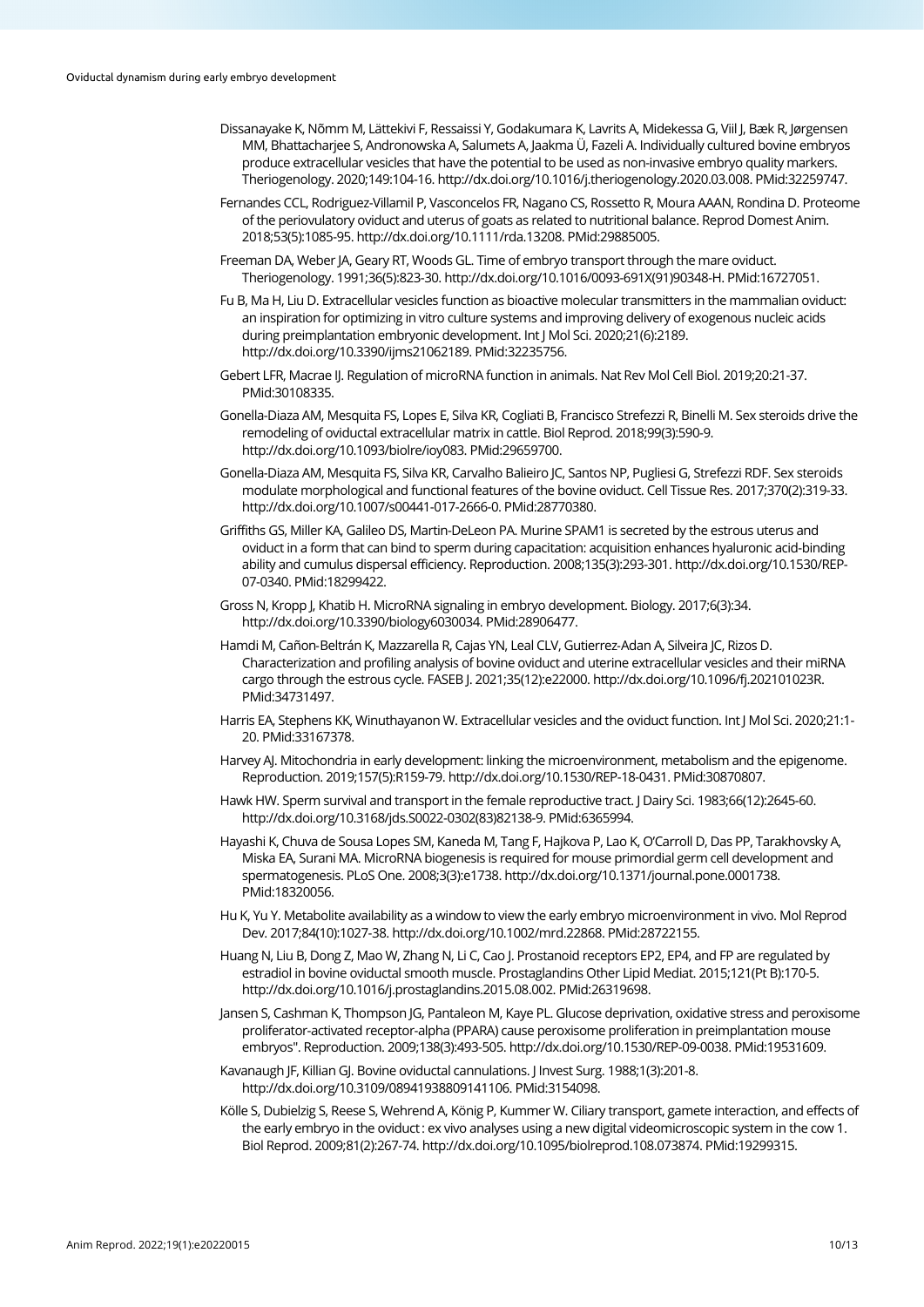- Lapointe J, Kimmins S, MacLaren LA, Bilodeau JF. Estrogen selectively up-regulates the phospholipid hydroperoxide glutathione peroxidase in the oviducts. Endocrinology. 2005;146(6):2583-92. [http://dx.doi.org/10.1210/en.2004-1373.](https://doi.org/10.1210/en.2004-1373) [PMid:15746255.](https://www.ncbi.nlm.nih.gov/entrez/query.fcgi?cmd=Retrieve&db=PubMed&list_uids=15746255&dopt=Abstract)
- Lawson C, Kovacs D, Finding E, Ulfelder E, Luis-Fuentes V. Extracellular vesicles: evolutionarily conserved mediators of intercellular communication. Yale | Biol Med. 2017;90(3):481-91. [PMid:28955186.](https://www.ncbi.nlm.nih.gov/entrez/query.fcgi?cmd=Retrieve&db=PubMed&list_uids=28955186&dopt=Abstract)
- Leese HJ. Quiet please, do not disturb: a hypothesis of embryo metabolism and viability. BioEssays. 2002;24(9):845-9[. http://dx.doi.org/10.1002/bies.10137.](https://doi.org/10.1002/bies.10137) [PMid:12210521.](https://www.ncbi.nlm.nih.gov/entrez/query.fcgi?cmd=Retrieve&db=PubMed&list_uids=12210521&dopt=Abstract)
- Leese HJ, Tay JI, Reischl J, Downing SJ. Formation of Fallopian tubal fluid: role of a neglected epithelium. Reproduction. 2001;121(3):339-46[. http://dx.doi.org/10.1530/rep.0.1210339.](https://doi.org/10.1530/rep.0.1210339) [PMid:11226059.](https://www.ncbi.nlm.nih.gov/entrez/query.fcgi?cmd=Retrieve&db=PubMed&list_uids=11226059&dopt=Abstract)
- Li S, Winuthayanon W. Oviduct: roles in fertilization and early embryo development. J Endocrinol. 2017;232(1):R1- 26[. http://dx.doi.org/10.1530/JOE-16-0302.](https://doi.org/10.1530/JOE-16-0302) [PMid:27875265.](https://www.ncbi.nlm.nih.gov/entrez/query.fcgi?cmd=Retrieve&db=PubMed&list_uids=27875265&dopt=Abstract)
- Lindblom B, Hamberger L, Ljung B. Contractile patterns of isolated oviductal smooth muscle under different hormonal conditions. Fertil Steril. 1980;33(3):283-7[. http://dx.doi.org/10.1016/S0015-0282\(16\)44595-4](https://doi.org/10.1016/S0015-0282(16)44595-4)[.](https://www.ncbi.nlm.nih.gov/entrez/query.fcgi?cmd=Retrieve&db=PubMed&list_uids=7364061&dopt=Abstract) [PMid:7364061.](https://www.ncbi.nlm.nih.gov/entrez/query.fcgi?cmd=Retrieve&db=PubMed&list_uids=7364061&dopt=Abstract)
- Lopera-Vasquez R, Hamdi M, Fernandez-Fuertes B, Maillo V, Beltran-Brena P, Calle A, Redruello A, Lopez-Martin S, Gutierrez-Adan A, Yanez-Mo M, Ramirez MA, Rizos D. Extracellular vesicles from BOEC in in vitro embryo development and quality. PLoS One. 2016;11(2):1-23[. http://dx.doi.org/10.1371/journal.pone.0148083](https://doi.org/10.1371/journal.pone.0148083)[.](https://www.ncbi.nlm.nih.gov/entrez/query.fcgi?cmd=Retrieve&db=PubMed&list_uids=26845570&dopt=Abstract) [PMid:26845570.](https://www.ncbi.nlm.nih.gov/entrez/query.fcgi?cmd=Retrieve&db=PubMed&list_uids=26845570&dopt=Abstract)
- Machtinger R, Laurent LC, Baccarelli AA. Extracellular vesicles: roles in gamete maturation, fertilization and embryo implantation. Hum Reprod Update. 2016;22(2):182-93. [PMid:26663221.](https://www.ncbi.nlm.nih.gov/entrez/query.fcgi?cmd=Retrieve&db=PubMed&list_uids=26663221&dopt=Abstract)
- Mazzarella R, Bastos NM, Bridi A, del Collado M, Andrade GM, Pinzon J, Prado CM, Silva LA, Meirelles FV, Pugliesi G, Perecin F, Silveira JC. Changes in oviductal cells and small extracellular vesicles miRNAs in pregnant cows. Front Vet Sci. 2021;8:639752[. http://dx.doi.org/10.3389/fvets.2021.639752.](https://doi.org/10.3389/fvets.2021.639752) [PMid:33748215.](https://www.ncbi.nlm.nih.gov/entrez/query.fcgi?cmd=Retrieve&db=PubMed&list_uids=33748215&dopt=Abstract)
- Memili E, First NL. Zygotic and embryonic gene expression in cow: a review of timing and mechanisms of early gene expression as compared with other species. Zygote. 2000;8(1):87-96. [http://dx.doi.org/10.1017/S0967199400000861.](https://doi.org/10.1017/S0967199400000861) [PMid:10840878.](https://www.ncbi.nlm.nih.gov/entrez/query.fcgi?cmd=Retrieve&db=PubMed&list_uids=10840878&dopt=Abstract)
- Miki K, Clapham DE. Rheotaxis guides mammalian sperm. Curr Biol. 2013;23(6):443-52. [http://dx.doi.org/10.1016/j.cub.2013.02.007.](https://doi.org/10.1016/j.cub.2013.02.007) [PMid:23453951.](https://www.ncbi.nlm.nih.gov/entrez/query.fcgi?cmd=Retrieve&db=PubMed&list_uids=23453951&dopt=Abstract)
- van Niel G, D'Angelo G, Raposo G. Shedding light on the cell biology of extracellular vesicles. Nat Rev Mol Cell Biol. 2018;19(4):213-28[. http://dx.doi.org/10.1038/nrm.2017.125.](https://doi.org/10.1038/nrm.2017.125) [PMid:29339798.](https://www.ncbi.nlm.nih.gov/entrez/query.fcgi?cmd=Retrieve&db=PubMed&list_uids=29339798&dopt=Abstract)
- Olsen SL, Li S, Winuthayanon W, States U. Embryo transport. In: Skinner MK, editor. Encyclopedia of reproduction. 2nd ed. Amsterdam: Elsevier; 2018. (vol. I)[. http://dx.doi.org/10.1016/B978-0-12-801238-](https://doi.org/10.1016/B978-0-12-801238-3.64489-6) [3.64489-6.](https://doi.org/10.1016/B978-0-12-801238-3.64489-6)
- Pantaleon M, Scott J, Kaye PL. Nutrient sensing by the early mouse embryo: hexosamine biosynthesis and glucose signaling during preimplantation development. Biol Reprod. 2007;78(4):595-600. [PMid:18046015.](https://www.ncbi.nlm.nih.gov/entrez/query.fcgi?cmd=Retrieve&db=PubMed&list_uids=18046015&dopt=Abstract)
- Potts DM, Wilson IB. The preimplantation conceptus of the mouse at 90 hours post coitum. J Anat. 1967;102(Pt 1):1-11. [PMid:17103504.](https://www.ncbi.nlm.nih.gov/entrez/query.fcgi?cmd=Retrieve&db=PubMed&list_uids=17103504&dopt=Abstract)
- Rizos D, Fair T, Papadopoulos S, Boland MP, Lonergan P. Developmental, qualitative, and ultrastructural differences between ovine and bovine embryos produced in vivo or in vitro. Mol Reprod Dev. 2002a;62(3):320-7[. http://dx.doi.org/10.1002/mrd.10138.](https://doi.org/10.1002/mrd.10138) [PMid:12112595.](https://www.ncbi.nlm.nih.gov/entrez/query.fcgi?cmd=Retrieve&db=PubMed&list_uids=12112595&dopt=Abstract)
- Rizos D, Ward F, Duffy P, Boland MP, Lonergan P. Consequences of bovine oocyte maturation, fertilization or early embryo development in vitro versus in vivo: implications for blastocyst yield and blastocyst quality. Mol Reprod Dev. 2002b;61(2):234-48[. http://dx.doi.org/10.1002/mrd.1153.](https://doi.org/10.1002/mrd.1153) [PMid:11803560.](https://www.ncbi.nlm.nih.gov/entrez/query.fcgi?cmd=Retrieve&db=PubMed&list_uids=11803560&dopt=Abstract)
- Rodríguez-Alonso B, Maillo V, Acuña OS, López-úbeda R, Torrecillas A, Simintiras CA, Sturmey R, Avilés M, Lonergan P, Rizos D. Spatial and pregnancy-related changes in the protein, amino acid, and carbohydrate composition of bovine oviduct fluid. Int J Mol Sci. 2020a;21(5):1-19[. http://dx.doi.org/10.3390/ijms21051681](https://doi.org/10.3390/ijms21051681)[.](https://www.ncbi.nlm.nih.gov/entrez/query.fcgi?cmd=Retrieve&db=PubMed&list_uids=32121434&dopt=Abstract) [PMid:32121434.](https://www.ncbi.nlm.nih.gov/entrez/query.fcgi?cmd=Retrieve&db=PubMed&list_uids=32121434&dopt=Abstract)
- Rodríguez-Alonso B, Sánchez JM, González E, Lonergan P, Rizos D. Challenges in studying preimplantation embryo-maternal interaction in cattle. Theriogenology. 2020b;150:139-49. [http://dx.doi.org/10.1016/j.theriogenology.2020.01.019.](https://doi.org/10.1016/j.theriogenology.2020.01.019) [PMid:31973965.](https://www.ncbi.nlm.nih.gov/entrez/query.fcgi?cmd=Retrieve&db=PubMed&list_uids=31973965&dopt=Abstract)
- Saint-Dizier M, Schoen J, Chen S, Banliat C, Mermillod P. Composing the early embryonic microenvironment: physiology and regulation of oviductal secretions. Int J Mol Sci. 2020;21(1):1-21. [PMid:31905654.](https://www.ncbi.nlm.nih.gov/entrez/query.fcgi?cmd=Retrieve&db=PubMed&list_uids=31905654&dopt=Abstract)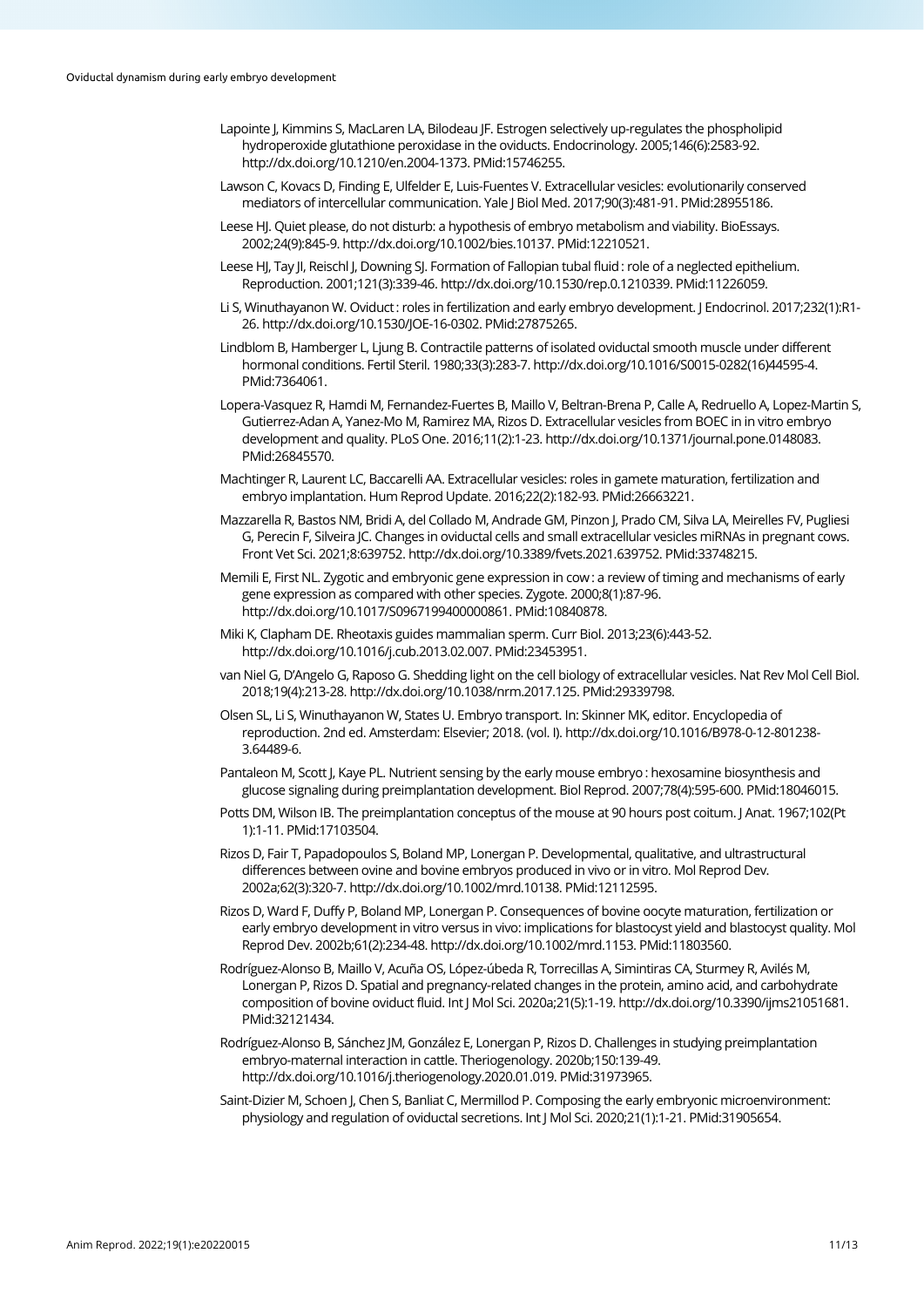- Silveira JC, Andrade GM, del Collado M, Sampaio RV, Sangalli JR, Silva LA, Pinaffi FVL, Jardim IB, Cesar MC, Nogueira MFG, Cesar ASM, Coutinho LL, Pereira RW, Perecin F, Meirelles FV. Supplementation with smallextracellular vesicles from ovarian follicular fluid during in vitro production modulates bovine embryo development. PLoS One. 2017;12(6):1-25[. http://dx.doi.org/10.1371/journal.pone.0179451.](https://doi.org/10.1371/journal.pone.0179451) [PMid:28617821.](https://www.ncbi.nlm.nih.gov/entrez/query.fcgi?cmd=Retrieve&db=PubMed&list_uids=28617821&dopt=Abstract)
- Silveira JC, Andrade GM, Nogueira MFG, Meirelles FV, Perecin F. Involvement of miRNAs and cell-secreted vesicles in mammalian ovarian antral follicle development. Reprod Sci. 2015;22(12):1474-83. [http://dx.doi.org/10.1177/1933719115574344.](https://doi.org/10.1177/1933719115574344) [PMid:25736328.](https://www.ncbi.nlm.nih.gov/entrez/query.fcgi?cmd=Retrieve&db=PubMed&list_uids=25736328&dopt=Abstract)
- Silveira JC, Ávila ACFCM, Garrett HL, Bruemmer JE, Winger QA, Bouma GJ. Cell-secreted vesicles containing microRNAs as regulators of gamete maturation. J Endocrinol. 2018;236(1):R15-27. [http://dx.doi.org/10.1530/JOE-17-0200.](https://doi.org/10.1530/JOE-17-0200) [PMid:28870888.](https://www.ncbi.nlm.nih.gov/entrez/query.fcgi?cmd=Retrieve&db=PubMed&list_uids=28870888&dopt=Abstract)
- Suarez SS. Regulation of sperm storage and movement in the mammalian oviduct. Int J Dev Biol. 2008;52(5– 6):455-62[. http://dx.doi.org/10.1387/ijdb.072527ss.](https://doi.org/10.1387/ijdb.072527ss) [PMid:18649258.](https://www.ncbi.nlm.nih.gov/entrez/query.fcgi?cmd=Retrieve&db=PubMed&list_uids=18649258&dopt=Abstract)
- Tesfaye D, Hailay T, Salilew-wondim D, Hoelker M, Bitseha S, Gebremedhn S. Theriogenology extracellular vesicle mediated molecular signaling in ovarian follicle: implication for oocyte developmental competence. Theriogenology. 2020;150:70-4.
- Théry C, Witwer KW, Aikawa E, Alcaraz MJ, Anderson JD, Andriantsitohaina R, Antoniou A, Arab T, Archer F, Atkin-Smith GK, Ayre DC, Bach JM, Bachurski D, Baharvand H, Balaj L, Baldacchino S, Bauer NN, Baxter AA, Bebawy M, Beckham C, Bedina Zavec A, Benmoussa A, Berardi AC, Bergese P, Bielska E, Blenkiron C, Bobis-Wozowicz S, Boilard E, Boireau W, Bongiovanni A, Borràs FE, Bosch S, Boulanger CM, Breakefield X, Breglio AM, Brennan MÁ, Brigstock DR, Brisson A, Broekman ML, Bromberg JF, Bryl-Górecka P, Buch S, Buck AH, Burger D, Busatto S, Buschmann D, Bussolati B, Buzás EI, Byrd JB, Camussi G, Carter DR, Caruso S, Chamley LW, Chang YT, Chen C, Chen S, Cheng L, Chin AR, Clayton A, Clerici SP, Cocks A, Cocucci E, Coffey RJ, Cordeiro-da-Silva A, Couch Y, Coumans FA, Coyle B, Crescitelli R, Criado MF, D'Souza-Schorey C, Das S, Datta Chaudhuri A, de Candia P, De Santana EF, De Wever O, Del Portillo HA, Demaret T, Deville S, Devitt A, Dhondt B, Di Vizio D, Dieterich LC, Dolo V, Dominguez Rubio AP, Dominici M, Dourado MR, Driedonks TA, Duarte FV, Duncan HM, Eichenberger RM, Ekström K, El Andaloussi S, Elie-Caille C, Erdbrügger U, Falcón-Pérez JM, Fatima F, Fish JE, Flores-Bellver M, Försönits A, Frelet-Barrand A, Fricke F, Fuhrmann G, Gabrielsson S, Gámez-Valero A, Gardiner C, Gärtner K, Gaudin R, Gho YS, Giebel B, Gilbert C, Gimona M, Giusti I, Goberdhan DC, Görgens A, Gorski SM, Greening DW, Gross JC, Gualerzi A, Gupta GN, Gustafson D, Handberg A, Haraszti RA, Harrison P, Hegyesi H, Hendrix A, Hill AF, Hochberg FH, Hoffmann KF, Holder B, Holthofer H, Hosseinkhani B, Hu G, Huang Y, Huber V, Hunt S, Ibrahim AG, Ikezu T, Inal JM, Isin M, Ivanova A, Jackson HK, Jacobsen S, Jay SM, Jayachandran M, Jenster G, Jiang L, Johnson SM, Jones JC, Jong A, Jovanovic-Talisman T, Jung S, Kalluri R, Kano SI, Kaur S, Kawamura Y, Keller ET, Khamari D, Khomyakova E, Khvorova A, Kierulf P, Kim KP, Kislinger T, Klingeborn M, Klinke DJ 2nd, Kornek M, Kosanović MM, Kovács ÁF, Krämer-Albers EM, Krasemann S, Krause M, Kurochkin IV, Kusuma GD, Kuypers S, Laitinen S, Langevin SM, Languino LR, Lannigan J, Lässer C, Laurent LC, Lavieu G, Lázaro-Ibáñez E, Le Lay S, Lee MS, Lee YXF, Lemos DS, Lenassi M, Leszczynska A, Li IT, Liao K, Libregts SF, Ligeti E, Lim R, Lim SK, Linē A, Linnemannstöns K, Llorente A, Lombard CA, Lorenowicz MJ, Lörincz ÁM, Lötvall J, Lovett J, Lowry MC, Loyer X, Lu Q, Lukomska B, Lunavat TR, Maas SL, Malhi H, Marcilla A, Mariani J, Mariscal J, Martens-Uzunova ES, Martin-Jaular L, Martinez MC, Martins VR, Mathieu M, Mathivanan S, Maugeri M, McGinnis LK, McVey MJ, Meckes DG Jr, Meehan KL, Mertens I, Minciacchi VR, Möller A, Møller Jørgensen M, Morales-Kastresana A, Morhayim J, Mullier F, Muraca M, Musante L, Mussack V, Muth DC, Myburgh KH, Najrana T, Nawaz M, Nazarenko I, Nejsum P, Neri C, Neri T, Nieuwland R, Nimrichter L, Nolan JP, Nolte-'t Hoen EN, Noren Hooten N, O'Driscoll L, O'Grady T, O'Loghlen A, Ochiya T, Olivier M, Ortiz A, Ortiz LA, Osteikoetxea X, Østergaard O, Ostrowski M, Park J, Pegtel DM, Peinado H, Perut F, Pfaffl MW, Phinney DG, Pieters BC, Pink RC, Pisetsky DS, Pogge von Strandmann E, Polakovicova I, Poon IK, Powell BH, Prada I, Pulliam L, Quesenberry P, Radeghieri A, Raffai RL, Raimondo S, Rak J, Ramirez MI, Raposo G, Rayyan MS, Regev-Rudzki N, Ricklefs FL, Robbins PD, Roberts DD, Rodrigues SC, Rohde E, Rome S, Rouschop KM, Rughetti A, Russell AE, Saá P, Sahoo S, Salas-Huenuleo E, Sánchez C, Saugstad JA, Saul MJ, Schiffelers RM, Schneider R, Schøyen TH, Scott A, Shahaj E, Sharma S, Shatnyeva O, Shekari F, Shelke GV, Shetty AK, Shiba K, Siljander PR, Silva AM, Skowronek A, Snyder OL 2nd, Soares RP, Sódar BW, Soekmadji C, Sotillo J, Stahl PD, Stoorvogel W, Stott SL, Strasser EF, Swift S, Tahara H, Tewari M, Timms K, Tiwari S, Tixeira R, Tkach M, Toh WS, Tomasini R, Torrecilhas AC, Tosar JP, Toxavidis V, Urbanelli L, Vader P, van Balkom BW, van der Grein SG, Van Deun J, van Herwijnen MJ, Van Keuren-Jensen K, van Niel G, van Royen ME, van Wijnen AJ, Vasconcelos MH, Vechetti IJ Jr, Veit TD, Vella LJ, Velot É, Verweij FJ, Vestad B, Viñas JL, Visnovitz T, Vukman KV, Wahlgren J, Watson DC, Wauben MH, Weaver A, Webber JP, Weber V, Wehman AM, Weiss DJ, Welsh JA, Wendt S, Wheelock AM, Wiener Z, Witte L, Wolfram J, Xagorari A, Xander P, Xu J, Yan X, Yáñez-Mó M, Yin H, Yuana Y, Zappulli V, Zarubova J, Žėkas V, Zhang JY, Zhao Z, Zheng L, Zheutlin AR, Zickler AM, Zimmermann P, Zivkovic AM, Zocco D, Zuba-Surma EK. Minimal information for studies of extracellular vesicles 2018 (MISEV2018): a position statement of the International Society for Extracellular Vesicles and update of the MISEV2014 guidelines. J Extracell Vesicles. 2018;7(1):1535750. [PMid:30637094.](https://www.ncbi.nlm.nih.gov/entrez/query.fcgi?cmd=Retrieve&db=PubMed&list_uids=30637094&dopt=Abstract)